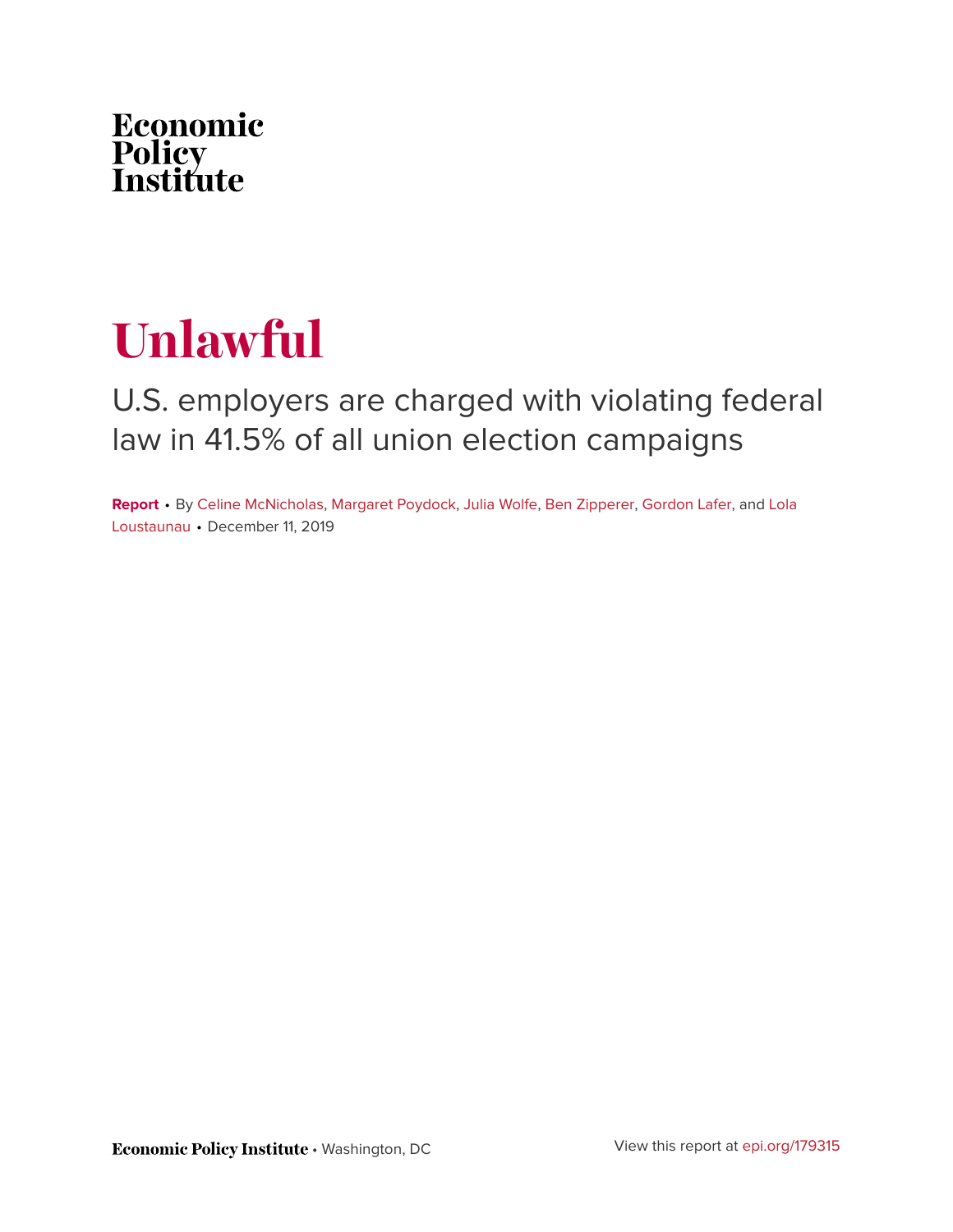**What this report finds:** The data show that U.S. employers are willing to use a wide range of legal and illegal tactics to frustrate the rights of workers to form unions and collectively bargain. Employers are charged with violating federal law in 41.5% of all union election campaigns. And one out of five union election campaigns involves a charge that a worker was illegally fired for union activity. Employers are charged with making threats, engaging in surveillance activities, or harassing workers in nearly a third of all union election campaigns. Beyond this, there are many things employers can do legally to thwart union organizing; employers spend roughly \$340 million annually on "union avoidance" consultants to help them stave off union elections. This combination of illegal conduct and legal coercion has ensured that union elections are characterized by employer intimidation and in no way reflect the democratic process guaranteed by the National Labor Relations Act.

**Why it matters:** Unions are good for workers. Far more U.S. workers want unions than have the benefit of representation today. When workers are able to win union representation and collectively bargain, their wages, benefits, and working conditions improve. On average, a worker covered by a union contract earns 13.2% more than a peer with similar education, occupation, and experience in a nonunionized workplace in the same sector. Union workers are more likely to have employer-sponsored health insurance, and their employers contribute more toward those plans. They are also more likely to have paid vacation and sick leave. Union workers are more likely to have retirement plans, with their employers contributing more toward those plans than comparable nonunion employers do. Unions also create safer workplaces. And union workers are covered by due process protections, so that, unlike nonunion workers in the U.S., union workers cannot be fired "at will," with no warning and for almost any reason.[1](#page-14-0)

<span id="page-1-0"></span>**What can be done about it:** Policymakers must take action on legislative reform to restore and strengthen workers' rights to organize and collectively bargain. The Protecting the Right to Organize (PRO) Act, introduced by Rep. Bobby Scott (D-Va.) and Senator Patty Murray (D-Wash.), includes many critical reforms. The legislation will help ensure that workers have a meaningful right to organize and bargain collectively by streamlining the process when workers form a union, bolstering workers' chances of success at negotiating a first agreement, and holding employers accountable when they violate workers' rights. Indeed, the PRO Act addresses many of the most significant tactics of aggressive employer opposition. This type of legislative reform is needed to restore workers' rights to join together and bargain for a better life.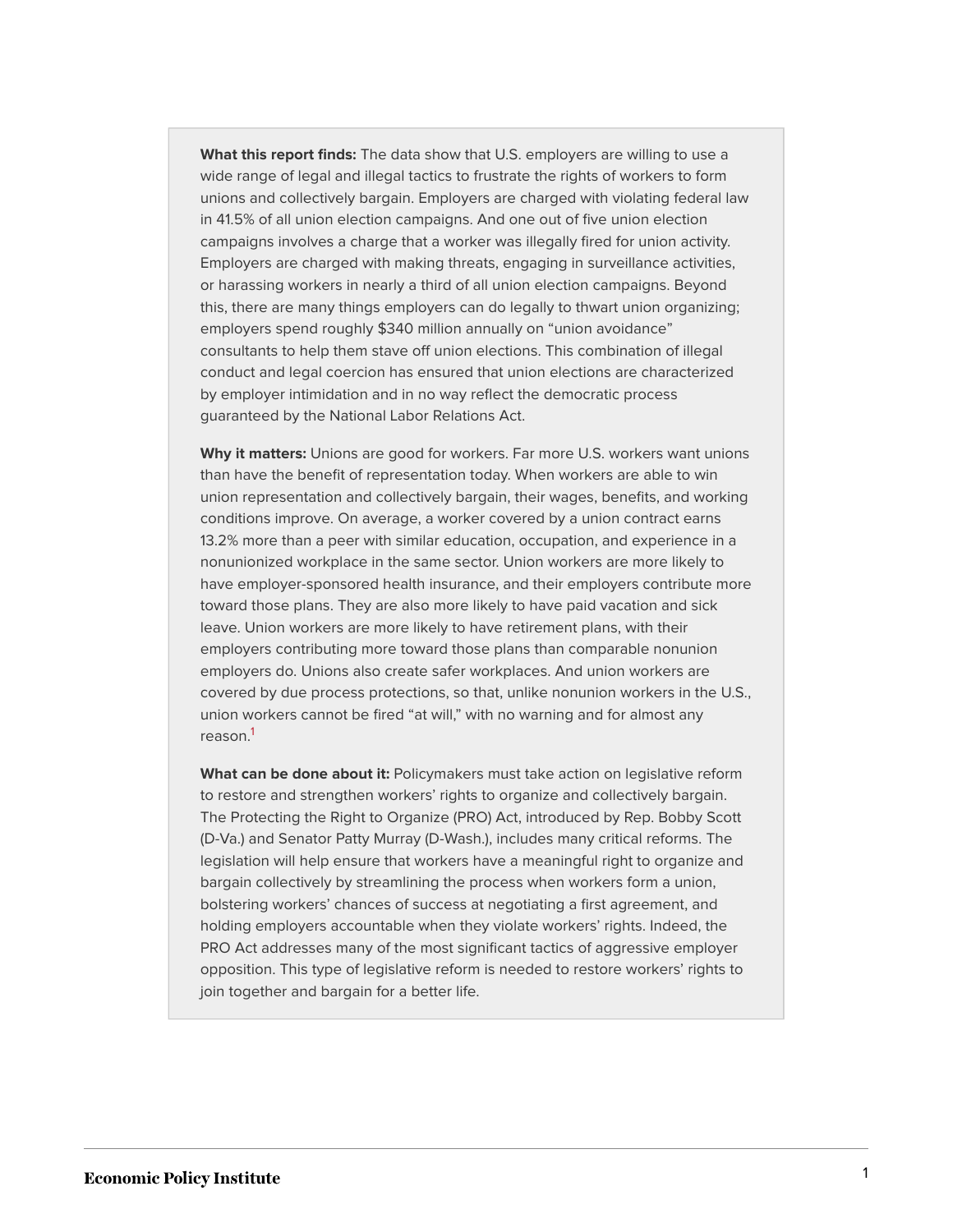## **Overview and key findings**

This report provides a comprehensive analysis of employer conduct in union representation elections supervised by the National Labor Relations Board (NLRB). Using data obtained through Freedom of Information Act (FOIA) requests, we find that unfair labor practice (ULP) charges were filed against employers in four out of ten union representation elections that took place in 2016 and 2017. In addition to the analysis of employer conduct in union representation elections, the report provides information on the "union avoidance" industry. Disclosures required under the Labor-Management Reporting and Disclosure Act (LMRDA) help to provide information on an industry that operates largely out of the public view. Finally, the report discusses policy recommendations aimed at combating employers' aggressive efforts to dismantle unions and impede organizing efforts.

<span id="page-2-0"></span>Our analysis of ULP charges<sup>[2](#page-14-1)</sup> filed with the NLRB shows the following:

- **Employers were charged with violating federal law in 41.5% of all NLRB-supervised union elections in 2016 and 2017**, with at least one ULP charge filed in each case.
	- **Firings.** Under the most conservative measures, employers were charged with illegally firing workers in one-fifth (19.9%) of all elections. Using more comprehensive measures, employers were charged with illegally firing workers in nearly a third (29.6%) of all NLRB-supervised elections.
	- **Coercion, threats, retaliation.** In nearly a third (29.2%) of all elections, employers were charged with illegally coercing, threatening, or retaliating against workers for supporting a union.<sup>[3](#page-14-2)</sup>
	- **Discipline, firings, changes in work terms.** In nearly a third (29.3%) of all elections, employers were charged with illegally disciplining workers for supporting a union.<sup>[4](#page-14-3)</sup>
- <span id="page-2-2"></span><span id="page-2-1"></span>**Employers were more likely to be charged with violating the law where there were larger bargaining units.** More than half (54.4%) of employers in elections involving more than 60 employees (roughly 25% of elections) were charged with violating federal law.

In addition, we examine the degree to which employers enlist the help of "union avoidance" lawyers and consultants to help them prevent or disrupt union elections. To do so, we analyze publicly available reports filed with the U.S. Department of Labor (DOL) Office of Labor-Management Standards (OLMS). Based on our analysis, we estimate that employers spend nearly \$340 million per year hiring union avoidance advisers to help them prevent employees from organizing.

While this report provides a detailed picture of the illegal tactics employers engage in during union election campaigns, it understates the full extent of employer opposition to unionization. ULP data measures only alleged illegal employer conduct, but previous studies demonstrate that, during union elections, employers routinely engage in coercive conduct that is not prohibited under the National Labor Relations Act (NLRA/Act), and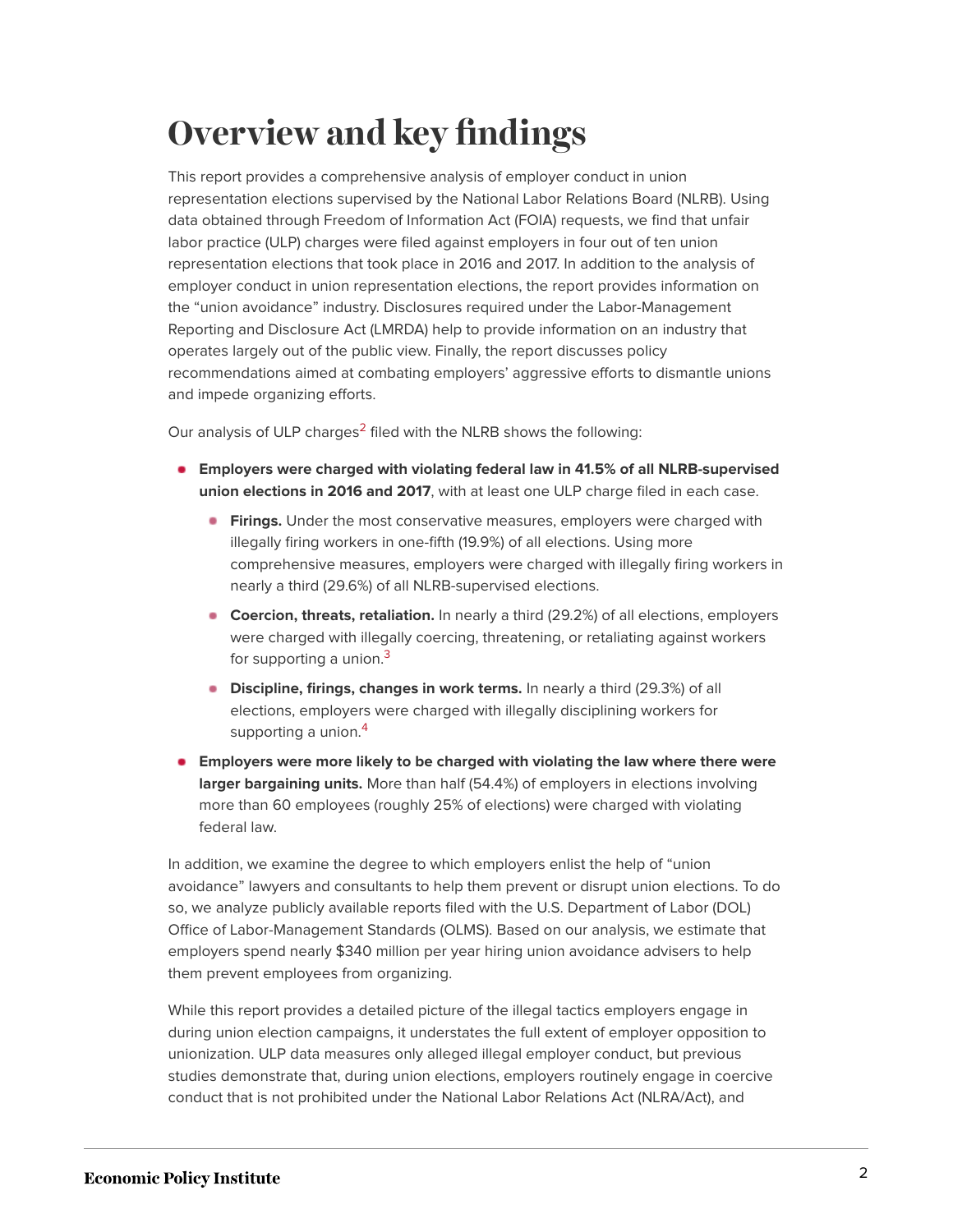weak remedies cause many cases of anti-union behavior to not be filed with the NLRB (Bronfenbrenner 2009). Further, this report looks only at elections supervised by the NLRB. Many union organizing campaigns do not result in an NLRB-supervised election. Finally, LMRDA disclosures track only a small part of the total activity of the union avoidance industry, as loopholes in the law's reporting requirements allow consultants and law firms engaged in union-busting activity to avoid reporting their work.

## **Background**

The NLRA provides most private-sector workers in the U.S. the right to unionize and collectively bargain. However, in the 80 years since the law was enacted, those rights have become increasingly inaccessible to the overwhelming majority of the U.S. workforce. In 2018, only 6.4% of private-sector workers were union members (BLS 2019). That stands in stark contrast to the nearly half (48%) of all nonunion workers who say they would vote for a union if given the opportunity—a 50% higher share than when a similar survey was taken in 1995 (Kochan et al. 2018).

<span id="page-3-0"></span>Far more workers want union representation than are able to obtain it under our current system. Our nation's labor law fails to prevent employers from engaging in aggressive, coercive, and intimidating opposition to workers' efforts to unionize. This largely unchecked employer opposition frustrates workers' right to a fair union election process.<sup>[5](#page-14-4)</sup> Employer opposition often involves both legal forms of intimidation and illegal conduct.

The NLRA makes it unlawful for an employer "to interfere with, restrain, or coerce employees in the exercise of the rights guaranteed" under the Act. The box below describes some of the specific provisions of the Act.

### **What employer behavior is against the law according to the NLRA?**

**Section 8(a)(1)** of the National Labor Relations Act broadly prohibits employers from interfering with workers' labor organizing rights. This section includes protection of all rights outlined in Section 8(a), parts 2–5 (described below), as well as forms of interference not explicitly addressed in parts 2–5. In this report, we look at charges in which Section 8(a)(1) has been invoked independently of any other part of NLRA Section 8(a). These independent charges are identified elsewhere in this report under the label "coercion, threats, retaliation." According to the NLRB's Guide to the National Labor Relations Act (1997),

Examples of such independent violations [of Section 8(a)(1)] are:

• Threatening employees with loss of jobs or benefits if they should join or vote for a union.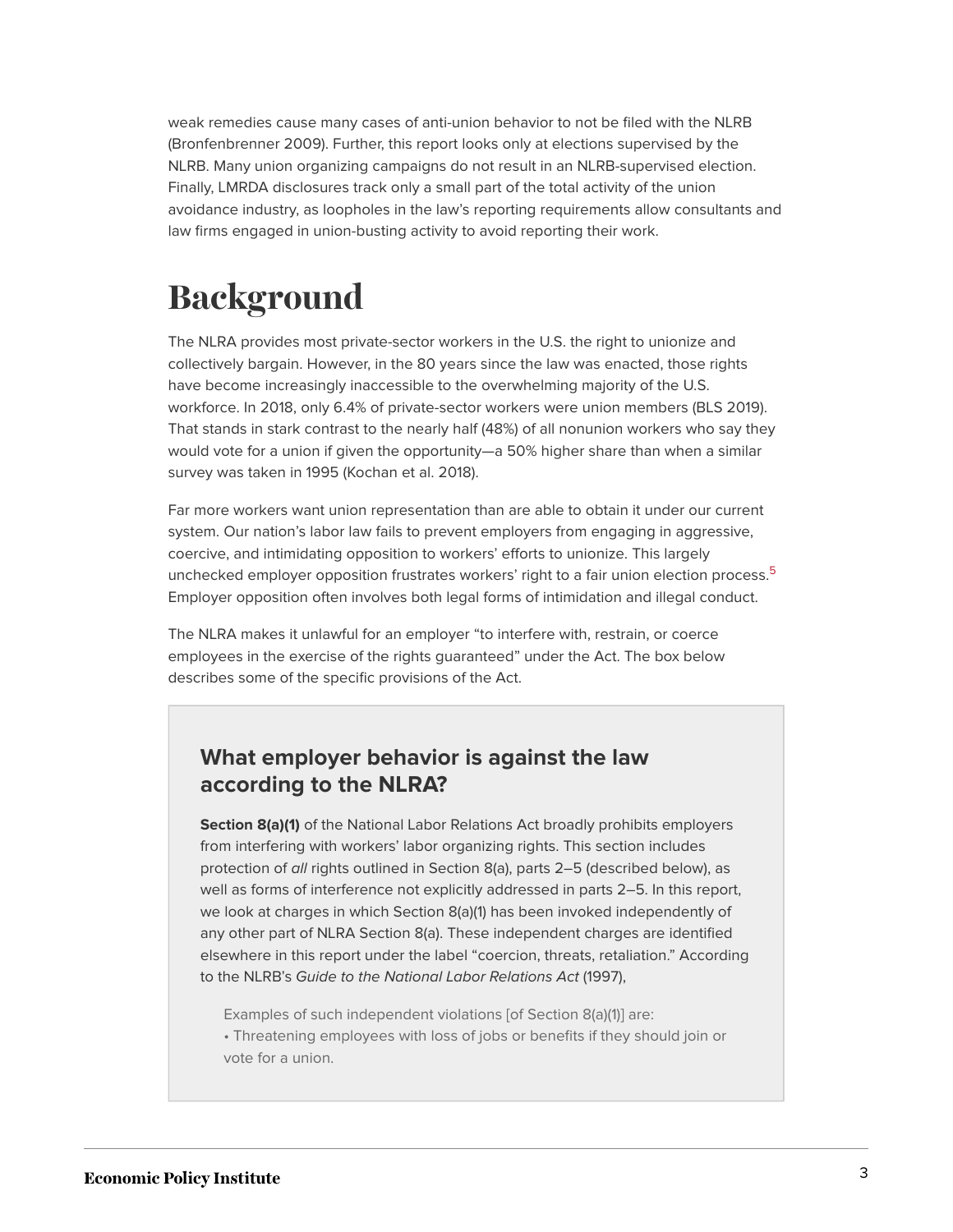• Threatening to close down the plant if a union should be organized in it.

• Questioning employees about their union activities or membership in such circumstances as will tend to restrain or coerce the employees.

• Spying on union gatherings, or pretending to spy.

• Granting wage increases deliberately timed to discourage employees from forming or joining a union. (NLRB 1997, 14)

**Section 8(a)(2)** prohibits an employer from "dominating" or illegally assisting a labor union. An employer who interferes in the formation or control of a union may be attempting to gain an advantage in bargaining or to discourage support of an actual union that is trying to organize the employees (NLRB 1997, 14).

**Section 8(a)(3)** prohibits an employer from discriminating against any worker because of union activity. Section 8(a)(3) charges are identified elsewhere in this report under the label "discipline, firings, changes in work terms."

Examples of illegal discrimination under Section 8(a)(3) include:

• Discharging employees because they urged other employees to join a union.

• Refusing to reinstate employees when jobs they are qualified for are open because they took part in a union's lawful strike.

• Granting of "superseniority" to those hired to replace employees engaged in a lawful strike.

• Demoting employees because they circulated a union petition among other employees asking the employer for an increase in pay.

• Discontinuing an operation at one plant and discharging the employees involved followed by opening the same operation at another plant with new employees because the employees at the first plant joined a union.

• Refusing to hire qualified applicants for jobs because they belong to a union. It would also be a violation if the qualified applicants were refused employment because they did not belong to a union, or because they belonged to one union rather than another. (NLRB 1997, 16)

**Section 8(a)(4)** prohibits an employer from punishing a worker for filing charges with the National Labor Relations Board.

Examples of violations of Section 8(a)(4) are:

• Refusing to reinstate employees…because they filed charges with the NLRB….

• Demoting employees because they testified at an NLRB hearing. (NLRB 1997, 17)

**Section 8(a)(5)** requires the employer to bargain in good faith with the union (NLRB 1997, 17). Section 8(a)(5) charges are identified elsewhere in this report under the label "refusal to bargain, repudiation of contract."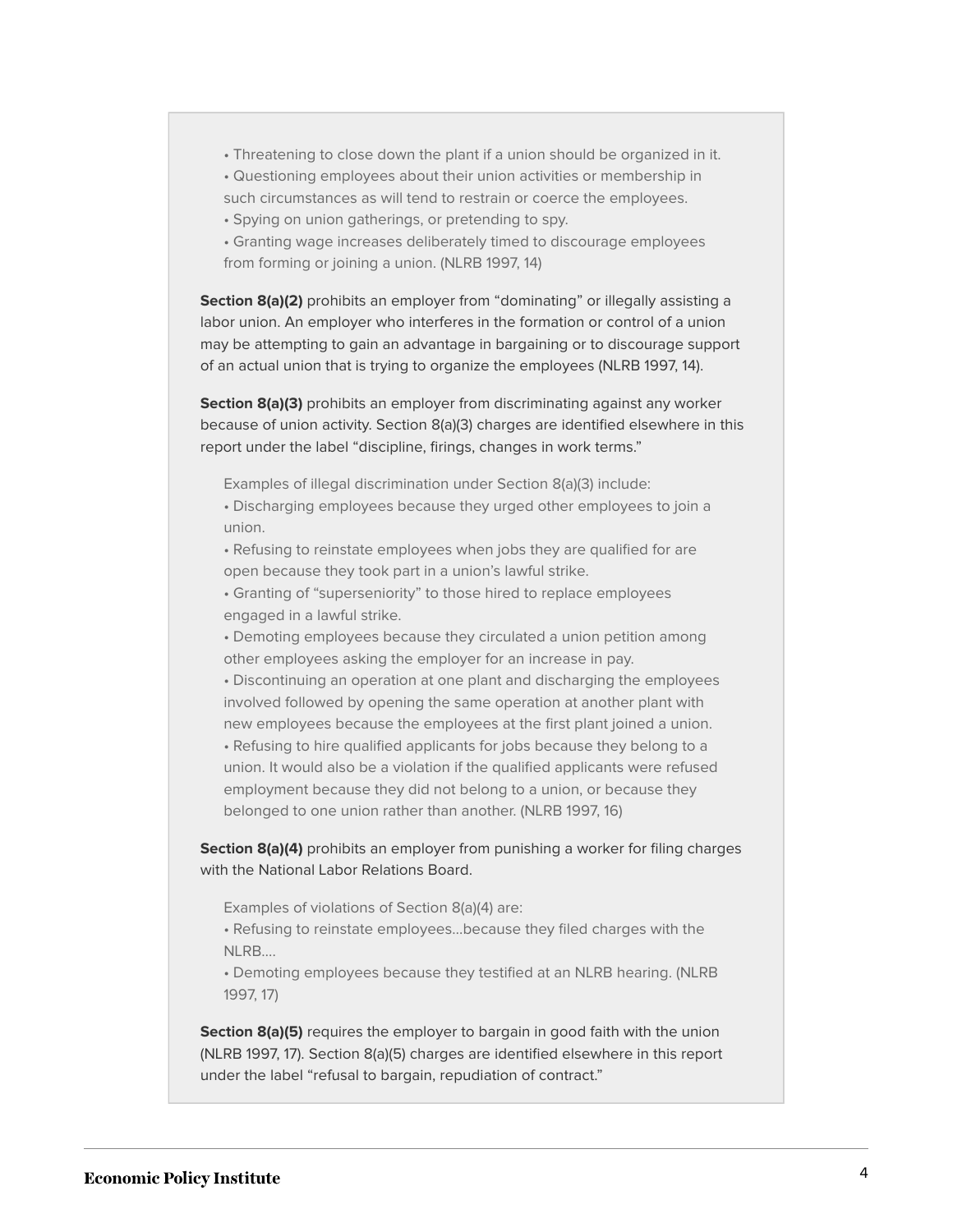While the NLRA guarantees workers the right to organize and collectively bargain, it in fact fails to provide penalties sufficient to deter employer violations of these protections. The Act does not include civil penalties or punitive damages. Employers who illegally fire employees for union support are liable only for back pay—minus any wages the worker has earned while waiting to be reinstated—and the worker is required to mitigate damages by searching for new employment. Other typical remedies for employer violations include the issuance of an order directing an employer to cease and desist from conduct found to be unlawful and an order directing that an employer post a notice informing employees of their rights under the NLRA.<sup>[6](#page-14-5)</sup>

<span id="page-5-0"></span>Further, the NLRA fails to prohibit a wide range of employer conduct that frustrates workers' right to a free and fair union election. For example, employers are permitted to require employees attend "captive audience meetings," mandatory meetings at which the employer is free to deliver anti-union messaging. Further, employers may flood the workplace with anti-union communications while banning union organizers from communicating with workers at the worksite. Employers are also free to have supervisors meet one on one with each of their direct subordinates to deliver anti-union messages. These anti-union activities are often aided by "union avoidance" consultants—who represent a multi-million-dollar industry.

The NLRA's weak enforcement provisions and insufficient penalties, combined with its failure to outlaw certain coercive employer behaviors that make it impossible for workers to freely exercise their right to unionize and collectively bargain, has led more and more employers to adopt aggressive anti-union tactics in the face of worker organizing.

## **Employers regularly employ illegal tactics to suppress unions**

Our comprehensive analysis of NLRB election and ULP filings demonstrates that aggressive employer opposition is a common feature of union election campaigns. Using NLRB election data from 2016 and 2017, we find that employers were frequently alleged to have engaged in unfair labor practices around the time of elections. Employers were charged with violating federal law in 41.5% of all elections, with at least one ULP charge filed in each case. Between 19.9% and 29.6% of election filings were associated with a ULP charge that claimed employees were illegally fired for union activity. Compared with studies of NLRB data from the early 2000s, our more recent analysis shows higher rates of ULP charges filed overall and for firings in particular. Additionally, these estimates likely understate the full extent of anti-union activity because workers do not always file charges with the NLRB. In this section, we first explain how we use the data to calculate ULP charge rates associated with elections. Then we review our findings and describe how they compare with previous research.

To quantify employer interference during union election campaigns, we match NLRB election filings data to NLRB data on ULP charges. The election filings data is the complete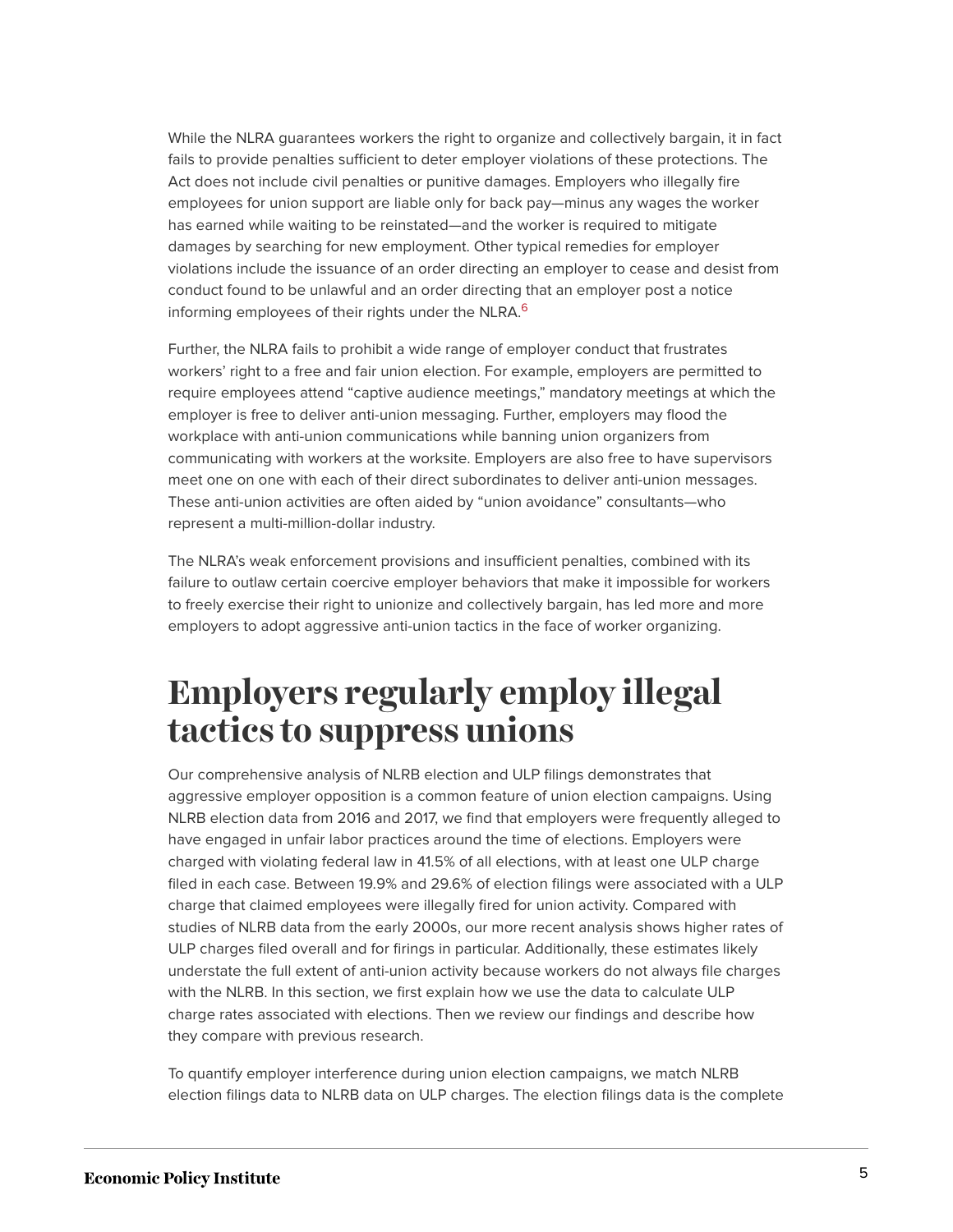<span id="page-6-0"></span>set of 3,620 NLRB elections that either were filed for or occurred in calendar year 2016 or 201[7](#page-14-6).<sup>7</sup> We chose not to examine election filings data for prior years (2015 or earlier), because new rules governing the election process took effect partway through 2015 (see NLRB 2015).<sup>[8](#page-14-7)</sup>

<span id="page-6-1"></span>About two-thirds (69.4%) of the 2016–2017 election filings data we analyzed were for elections that had actually been held by the time we collected the data in 2018. The remaining third (30.6%) were election petitions that were ultimately withdrawn or petitions for elections that had not yet occurred when we collected the data. For simplicity, and because we are interested in both attempted and completed elections, we refer to the complete set of all petitions and completed elections as "elections" throughout this report.

We matched the calendar year 2016–2017 election filings data to the complete universe of 49,396 cases of ULP charges filed against employers between fiscal year 2015 and fiscal year 2018 (October 1, 2014–September 30, 2018). We include ULP charges prior to and after the election filings data because ULP charges may be filed in the lead-up to or aftermath of an election. This time period excludes election-related ULP cases filed after September 2018, but it was the most recent data available at the time of the FOIA requests.<sup>[9](#page-14-8)</sup>

<span id="page-6-2"></span>The NLRB does not systematically track which ULP charges occur in the context of an election campaign. However, both the data on elections and the separate data on ULP charges contain the employer name, city, and state. We assume that any election and ULP charge sharing all three of these values are related. Since our ULP sample covers a brief time period, we are confident in our assumption that the actions alleged in these cases would have been in reaction to or would have affected any organizing effort at that employer. (See the methodological appendix for details about the matching process.)

From the matched election and ULP data, we estimate that 41.5% of all elections experienced a ULP allegation (see **Figure A**). In other words, four out of ten elections to form a union involved employer behavior that generated ULP charges. Figure A further disaggregates these charges into specific alleged violations of the NLRA, according to the relevant NLRA 8(a) sections described above. The major categories of election-related ULP charges against employers were 8(a)(1) charges for threats, coercion, retaliation; 8(a)(3) charges for firings, unlawful disciplinary action, or changing terms of work; and 8(a)(5) charges for refusing to bargain in good faith. The shares of elections with an 8(a)(1), (3), or (5) charge ranged from 27.0% to 29.3%. (More detailed allegation information is available in **Appendix Table 1**.)

While these rates may seem high, it is also important to recognize they likely understate the extent of employer aggression against unions, as they cannot capture the full extent of all illegal or coercive behavior by employers in opposing worker organizing efforts. For example, many union organizing efforts are thwarted by employers before making it to the filing stage. In addition, many anti-union violations go unreported. The NLRB processes for resolving violations often involve unnecessary delay as the result of employer manipulation of the legal process. Further, the NLRA provides weak remedies when employers are found to have violated the law. The best estimates suggest that the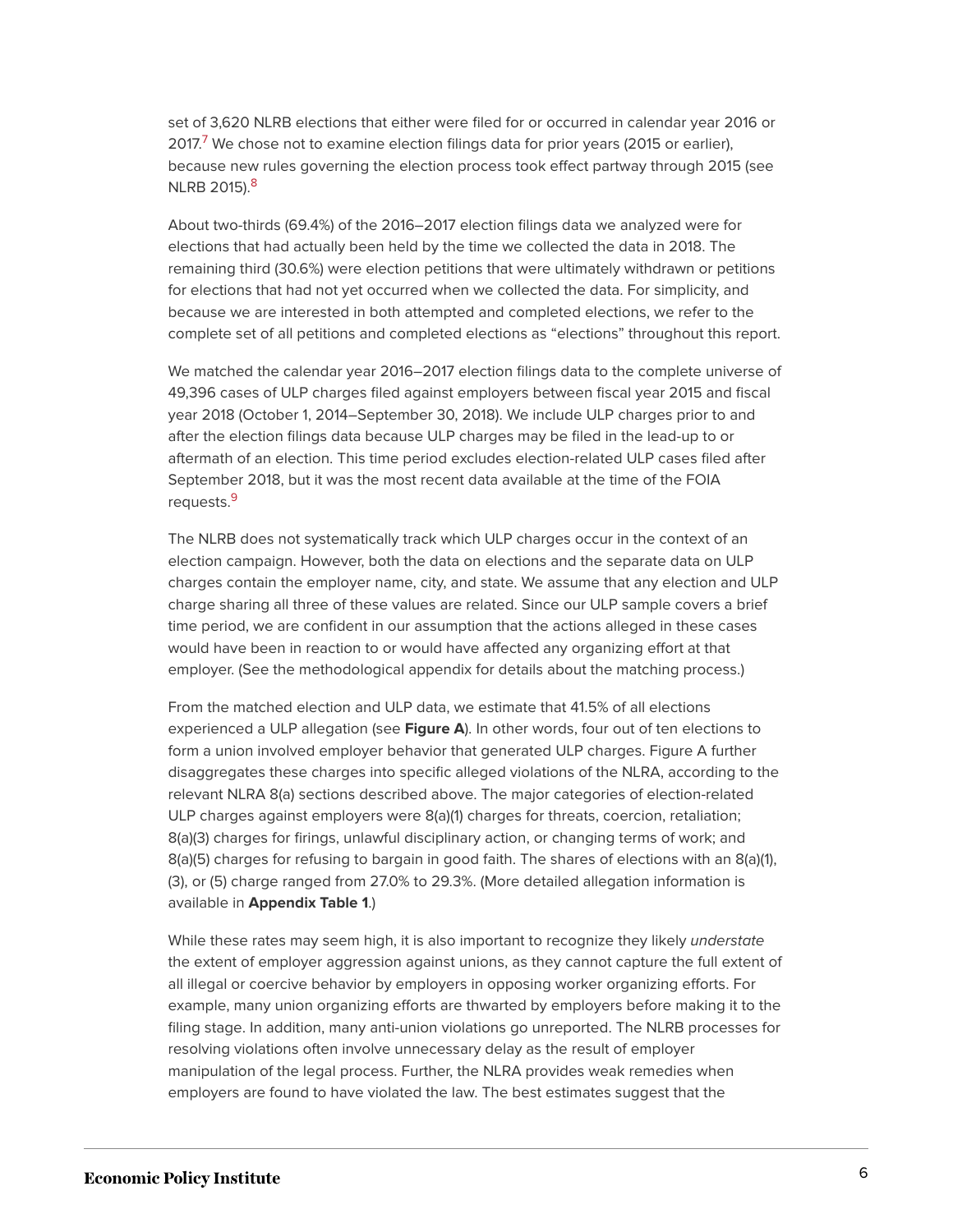incidence of underreporting may be very large: Bronfenbrenner (2009) finds that whereas 30% to 40% of elections had a ULP charge filed with the NLRB, a detailed survey revealed that unions claimed employers committed ULPs in 89% of elections.

<span id="page-7-1"></span><span id="page-7-0"></span>For elections that were completed,<sup>[10](#page-14-9)</sup> the number of eligible voters or the size of the potential bargaining unit varied across elections. **Figure B** shows how the ULP charge rates vary by unit size for completed elections. Each of the size groupings in Figure B represents roughly one-quarter of the total number of units.<sup>[11](#page-14-10)</sup> In roughly the bottom half of the size distribution, where there were 25 or fewer eligible voters, 36.4% of completed elections had a ULP charge. In roughly the top quarter of eligible voter sizes, where there are more than 60 potential unit members, completed elections are much more likely to experience ULP charges (54.4% of elections).

One of the most severe forms of employer aggression and intimidation is firing or discharging workers for union activity. Because of the aggregated nature of NLRB charge classifications in our data, it is difficult to determine whether a given allegation type implies that a worker was fired. A narrow definition of firings includes only the subset of 8(a)(3) allegations classified as "Discharge (including layoff and refusal to hire (not salting))." Because this category likely fails to account for all election-related discharges and similar retaliation, we also calculate a second estimate, based on a broader definition of firings that includes two other subcategories of charges: 8(a)(1) "Concerted activities (retaliation, discharge, discipline); and 8(a)(3) and 8(a)(4) "Changes in terms and conditions of employment." (See Appendix Table 1 for detailed charge categories.)

Using these narrower and broader definitions, **Figure C** shows our best range of estimates for the share of union elections with a ULP charge for firing. A disturbingly high share of elections involved an allegation that an employer fired a worker for union activity: Between 19.9% and 29.6% of all union elections in our sample were associated with a firing charge, depending on whether the narrower or broader definition of firing charges is used. For larger potential bargaining units, the shares were even larger. When the potential bargaining unit was more than 60 employees, between 27.2% and 41.3% of completed<sup>[12](#page-14-11)</sup> union elections were associated with a ULP for firing or discharging a worker.

<span id="page-7-2"></span>Our findings build on existing research into employer opposition to organizing efforts. **Figure D** presents our estimates alongside estimates from earlier studies. Our estimates confirm earlier evidence that employers regularly engage in aggressive anti-union activity—and suggest that the problem may be getting worse.

The first three bars in Figure D compare the findings of our study regarding overall ULP charge rates with the findings of Bronfenbrenner's 2009 study. In that study, Bronfenbrenner compiles a sample of 1,004 NLRB elections between 1999 and 2003; the units represented by these elections contained at least 50 potential unit members. Our finding that 41.5% of union elections (for units of all sizes) had associated ULP charges is similar to Bronfenbrenner's high-end estimate of 40% and about 10 percentage points higher than her low-end estimate of 30%. When we restrict our sample to units of at least 50 employees to make it more comparable to Bronfenbrenner's sample, we find an even higher rate of ULP charges during elections: 54.2%. Our more recent data from 2016 and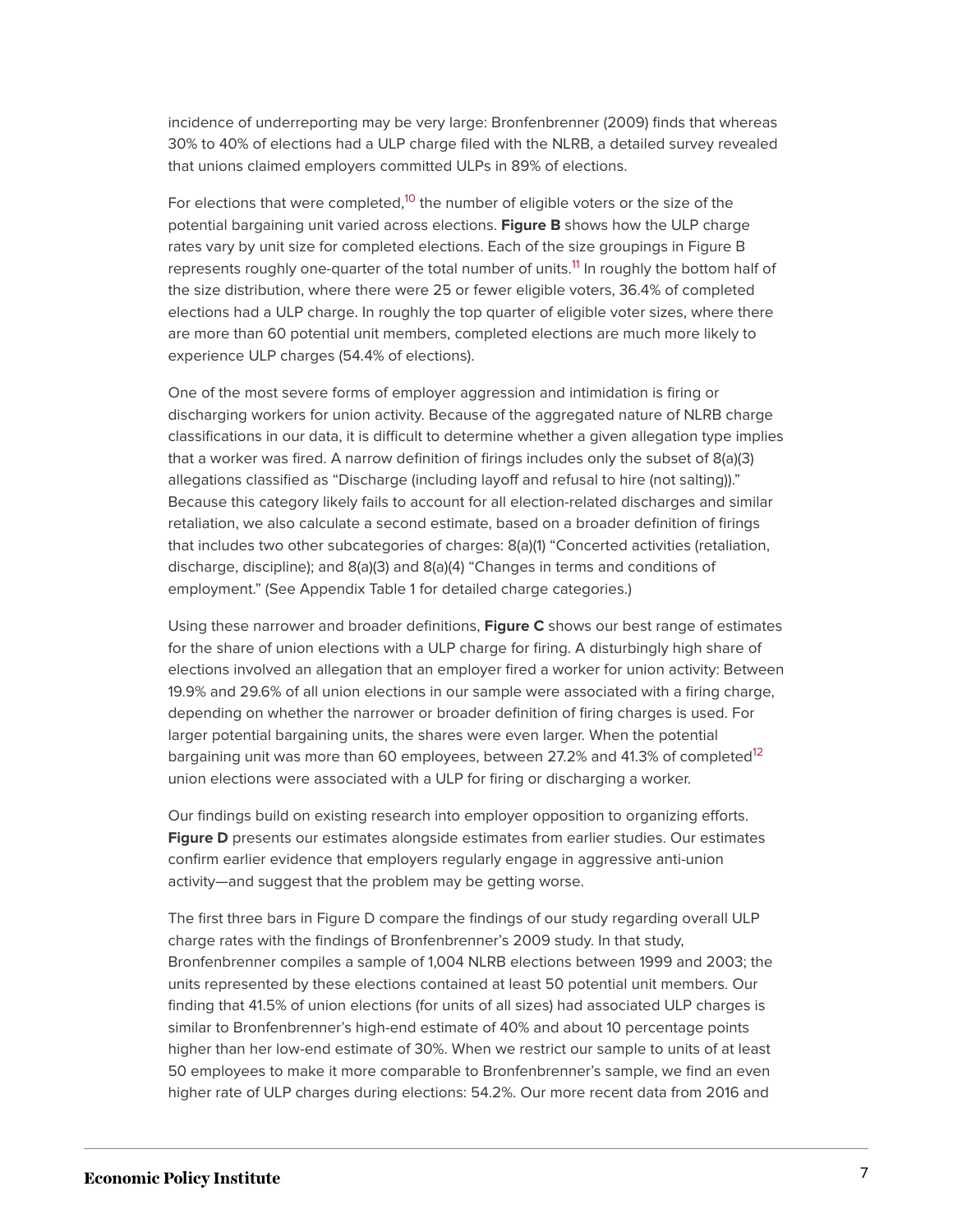2017 therefore suggest that ULP activity during elections is at least as pervasive—and likely more pervasive—than it was approximately 15 years ago.

The second set of bars in Figure D focuses specifically on illegal firings charges associated with union elections, with our findings presented alongside earlier findings by Bronfenbrenner (2009), Mehta and Theodore (2005), and Schmitt and Zipperer (2009). Our findings are strictly based on NLRB data, as described above. Bronfenbrenner uses NLRB election data between 1999 and 2003 (the sample of 1,004 elections noted above), but also uses survey data from 562 of those campaigns to gather a more complete picture of employer aggression. Bronfenbrenner's analysis of NLRB data shows that there were illegal firing charges in 17.0% of the elections, while her survey data indicate that illegal firings occurred in 34.0% of the elections. Mehta and Theodore (2005) find a similar estimate (30.0%) in their survey of 62 union representation campaigns that began in 2002 in Chicago. Schmitt and Zipperer (2009) use aggregate data on all elections and discharges from NLRB annual reports to extend the analysis of LaLonde and Meltzer (1991) and find that employers discharged workers for union activity in 26.0% of NLRB elections between 2001 and 2007.

Compared with previous findings, our analysis of 2016–2017 NLRB elections finds similar rates of illegal firing charges. The estimates in this paper find rates between 19.9% and 40.6%, depending on the definition of the charge and the size of the potential unit, and the previous studies find rates between 17.0% and 34.0%. Our findings are therefore consistent with earlier findings that employer aggression against workers is a prominent feature of unionization campaigns.

## **Employers have increasingly employed 'union avoidance' consultants to bolster their anti-union efforts**

<span id="page-8-0"></span>Over the past few decades, employers' attempts to thwart organizing have become more prevalent, with more employers turning to the scorched-earth tactics of "union avoidance" consultants. Bronfenbrenner (2009) shows that, by the early 2000s, three-quarters of all employers involved in union elections with 50 or more voters hired union avoidance consultants.<sup>[13](#page-14-12)</sup> Based on the most recent available data, we estimate that employers are now spending nearly \$340 million per year on such consultants.<sup>[14](#page-14-13)</sup> This work is well compensated—consultants often report being paid \$350-plus hourly rates or \$2,500-plus daily rates for their work defeating union organizing efforts.<sup>[15](#page-14-14)</sup>

<span id="page-8-2"></span><span id="page-8-1"></span>The main goal of union avoidance consulting firms is to prevent a union election from taking place—and if that fails, to ensure that workers vote against the union. The firm Sparta Solutions—a prominent player in the industry—urges employers to "let SPARTA show you how not only to win your election, but also teach your staff advanced techniques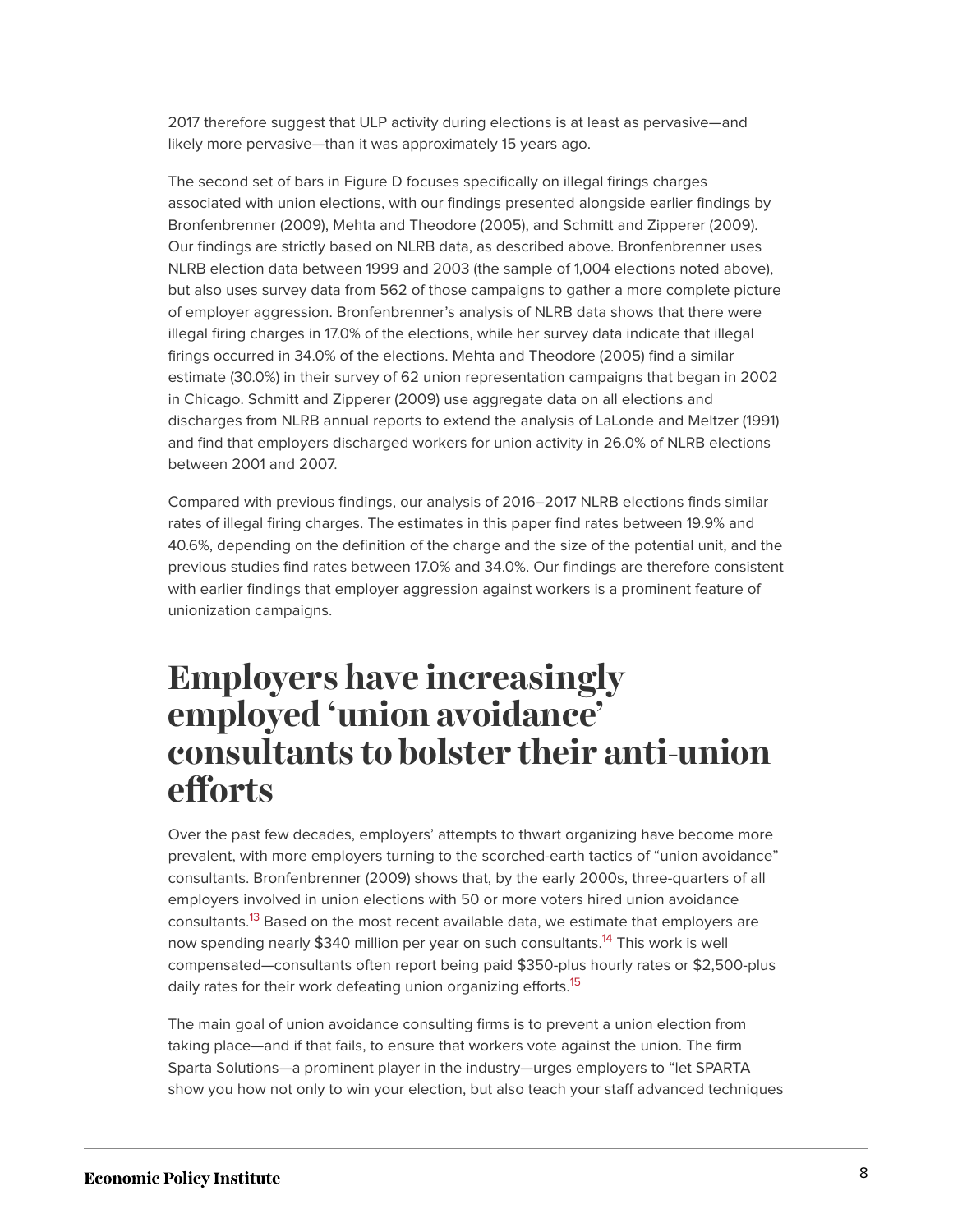<span id="page-9-1"></span><span id="page-9-0"></span>for union avoidance to ensure your company never goes through a union election again."<sup>[16](#page-15-0)</sup> Labor Relations Institute (LRI), another of the nation's largest union avoidance firms, was contracted by an employer to "prevent NLRB [union election] petitions from being filed at all company locations."<sup>[17](#page-15-1)</sup> Indeed, such strategies are often explicitly written into the financial terms of consultant contracts. A 2016 contract between Sparta Solutions and an employer states that Sparta will receive a \$25,000 bonus if it succeeds in getting the workers' petition withdrawn and thereby preventing an election.<sup>[18](#page-15-2)</sup> LRI offers employers standard contract language stipulating that 50% of the firm's fee is contingent on a management "win," defined as "withdrawal of the petition or a win at the ballot box."<sup>[19](#page-15-3)</sup>

<span id="page-9-5"></span><span id="page-9-4"></span><span id="page-9-3"></span><span id="page-9-2"></span>Over the past five years, employers using union avoidance consultants have included FedEx, Bed Bath & Beyond, and LabCorp, among others.[20](#page-15-4) **Table 1** lists just a few of these employers, along with the reported financial investments they made to thwart union organizing during the specified years.<sup>[21](#page-15-5)</sup> Each of these firms employs thousands of American workers.

## **Conclusion: Policymakers must enact labor law reforms to protect workers' right to organize**

Current labor law's ineffectiveness in addressing employer opposition to unions has created a situation where fewer and fewer workers are able to organize and collectively bargain. Further, in recent decades, union suppression and avoidance has become a primary goal of corporate interests and a focus of Republican lawmakers. As a result, workers' rights have been attacked through legislation, executive rulemaking, and the judiciary. Indeed, corporations have seen their interests advanced by policymakers, while working people's interests have been largely neglected. Instead of advancing reforms that would rebalance an increasingly rigged system, lawmakers have repeatedly failed to prioritize measures that advance workers' rights.

<span id="page-9-6"></span>The result of this political negligence is evidenced by the extreme inequality that marks the American economy—the highest ever in U.S. history, according to Census Bureau data.<sup>[22](#page-15-6)</sup> Chief executive officer compensation has grown 940% since 1978, while typical worker compensation has risen only 12% during that time (Mishel and Wolfe 2019). From 1979 to 2016, the wages of the top 1% grew nearly 150%, whereas the wages of the bottom 90% combined grew just 21.3%, roughly one-seventh as fast (Mishel and Wolfe 2018). Even today's very low unemployment rate has not been enough to spur truly robust wage growth for most workers.

The effects of declining union representation are not only economic. The last few decades have seen an erosion of basic workplace protections. The federal minimum wage has not been raised for over 10 years—the longest period in history without an increase (Cooper, Gould, and Zipperer 2019). Fewer workers have access to overtime protections (Shierholz 2019). Workers are increasingly less safe on the job (Zoorob 2018). Workers are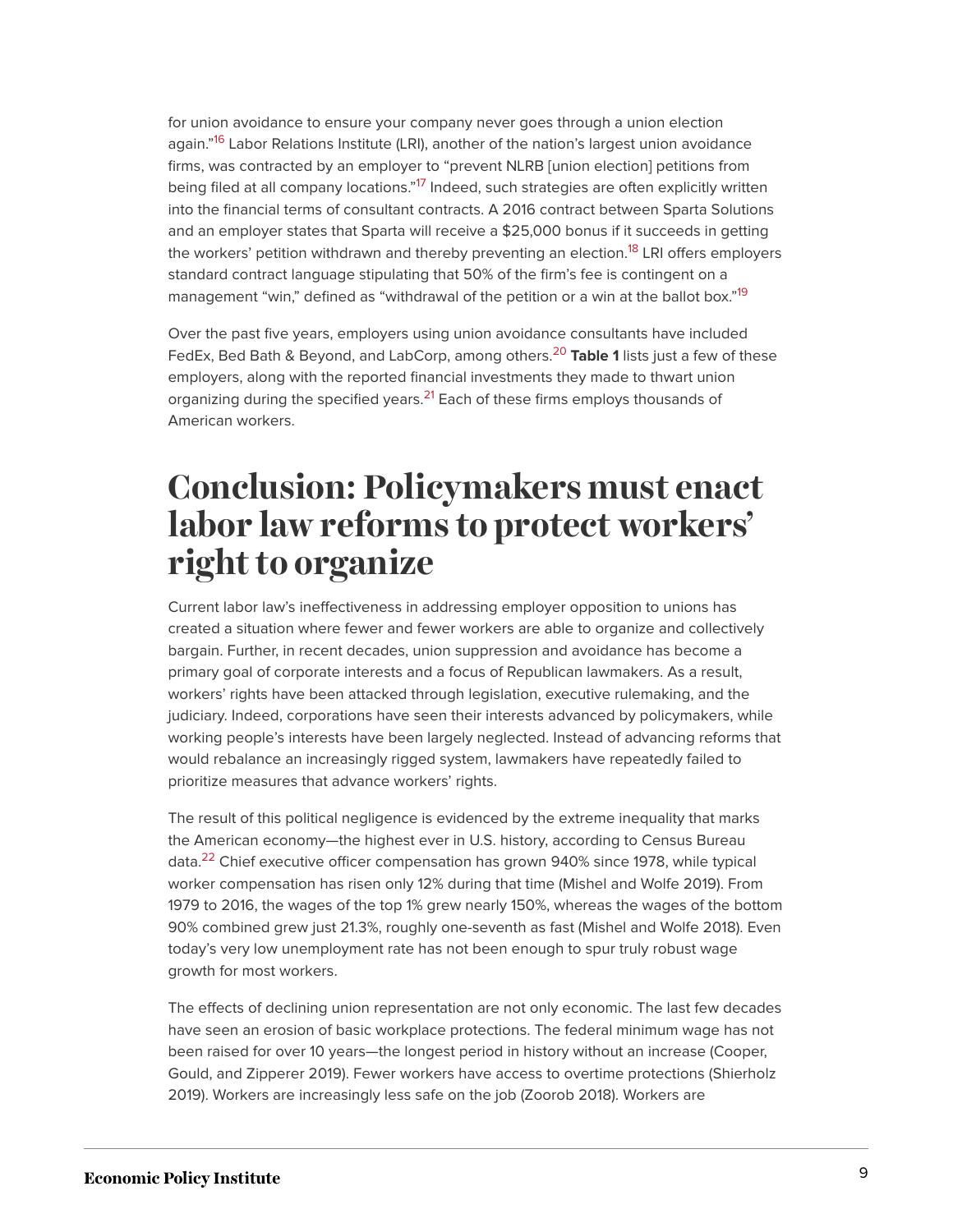increasingly subject to forced arbitration clauses that require them to resolve workplace disputes in a process that favors the employer (Hamaji et al. 2019).

However, workers are demanding change. From the teachers' strikes in several states to the General Motors strike to the Google workers' walkout, workers have demonstrated the power of collective action and their willingness to challenge a legal framework that no longer lives up to its promise of promoting and encouraging the practice of collective bargaining.

Policymakers are following their lead and have introduced legislation, the Protecting the Right to Organize (PRO) Act, that would significantly reform current labor law. Some of the most damaging tactics employers frequently engage in to oppose workers' union organizing efforts would be restricted under the legislation, and meaningful penalties would be imposed when employers violate the law. **Table 2** outlines the most significant reforms of the PRO Act that address employer opposition to unions. **Table 3** describes additional important reforms included in the legislation in response to deficiencies and loopholes in the current law.

The PRO Act will help ensure that workers have a meaningful right to organize and bargain collectively by streamlining the process when workers form a union, bolstering workers' chances of success at negotiating a first agreement, and holding employers accountable when they violate the law. Indeed, the PRO Act addresses many of the tactics of aggressive employer opposition. This type of legislative reform is needed to restore workers' rights to join together and bargain for a better life. However, policymakers must do more. They must prioritize a workers' rights agenda and hold agencies responsible for enforcing worker protections accountable.

# **Methodological appendix**

## **Methodology for analyzing the prevalence of ULP charges associated with union elections**

We hand-matched the complete set of 3,620 NLRB election filings from calendar years 2016 and 2017 to all 49,396 cases of ULP charges filed against employers between fiscal year 2015 and fiscal year 2018. We assumed that any election and ULP charge were related if they shared an employer name, city, and state. To our knowledge the NLRB does not systematically track which ULP charges occur in the context of an election campaign, and it was cost- and time-prohibitive to FOIA-request and manual review in each ULP charge filing.<sup>[23](#page-15-7)</sup> The main text describes our results and Appendix Table 1 shows additional detailed results by charge type.

<span id="page-10-1"></span><span id="page-10-0"></span>To begin the hand-matching, we used Google's Open Refine tool<sup>[24](#page-15-8)</sup> to mitigate any misspellings or inconsistencies in city names (for example, "St. Louis" versus "Saint Louis"). The refining tool is imperfect and will have left a few inconsistencies unchecked, leading to an undercount of matches. We noticed that many establishments located in the New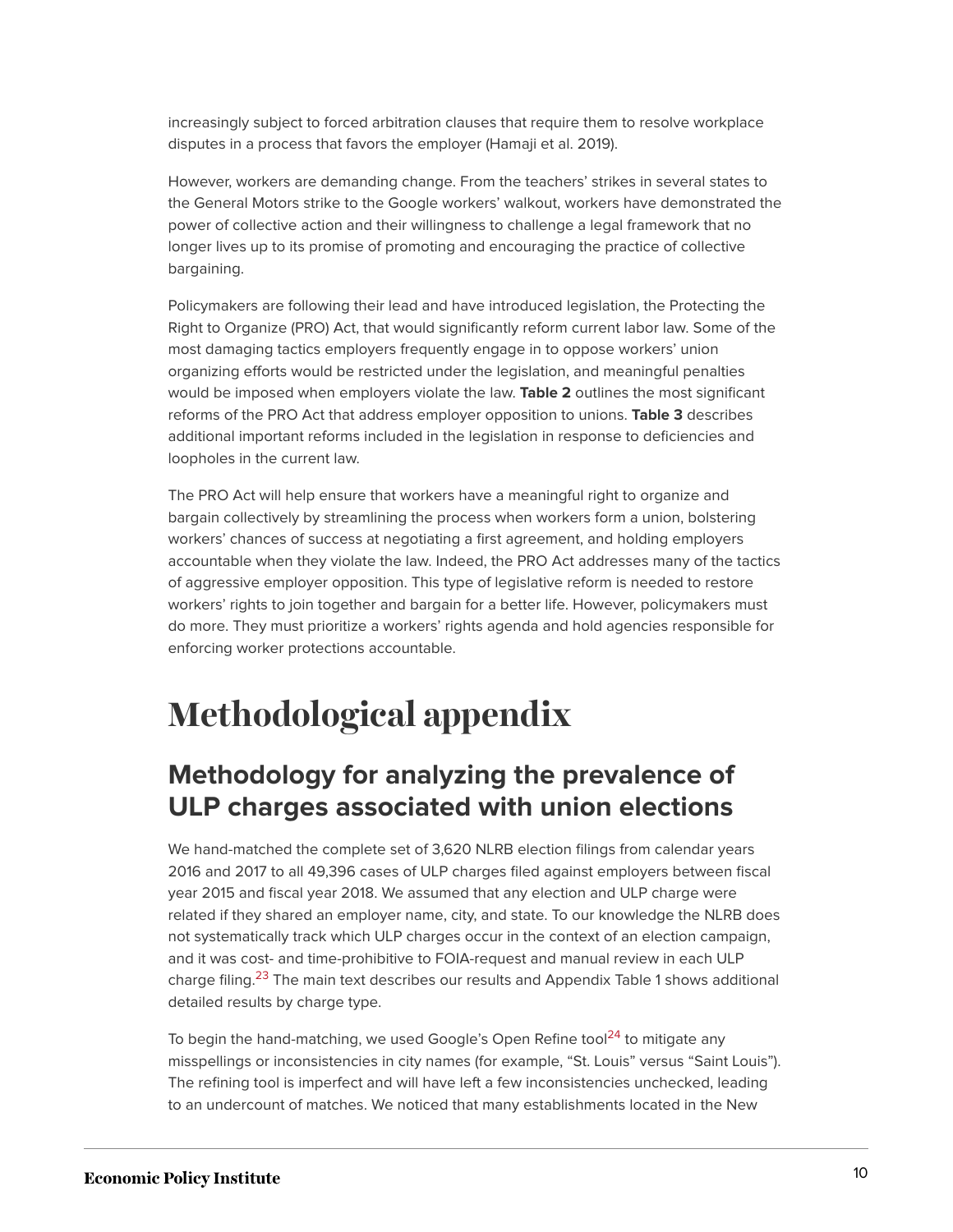York City boroughs had their city listed as "New York City" some of the time and as the borough other times. To ensure that we did not miss a large number of potential matches, we considered the city for all boroughs to be "New York City." This could potentially result in an overcount of matches, but we saw enough clear-cut cases of this inconsistency to convince us that it was worth correcting. Establishments in other large cities, such as Los Angeles or Chicago, did not seem to have this problem to the same extent, so we corrected for it only in New York City.

Using these refined city names, we generated a list of potential matches for each election consisting of all ULP charges in our sample that occurred in the same city and state as the election. We then linked election filings to potential ULP matches based on employer name. Since there were inconsistencies in recording of employer names that could not be entirely overcome using matching tools, we reviewed these lists of potential matches by hand. For example, the same employer may be listed alternately as "United Parcel Service," "UPS," or "UPS Inc." The potential matches for each election were reviewed by at least two people, and we additionally reviewed and resolved any cases where the two reviewers disagreed. If the employer names were the same for an election and any ULP charges within the same city and state, we considered them to be a match.

## **Methodology for union avoidance industry profile**

Our analysis of the union avoidance industry is built on an examination of publicly available forms LM-20 and LM-21 filed with the U.S. Department of Labor's Office of Labor-Management Standards (OLMS). We downloaded all LM-20s and LM-21s for the years in question via OLMS's Online Public Disclosure Room.[25](#page-15-9)

<span id="page-11-0"></span>LM-20s are filed by consultants for each individual employer they contract with. These forms identify the employer worked for, the consultants working on the project, and the rate of pay and terms of consultant employment, but not the total amount received for the contract. Our analysis included all LM-20s filed between January 1, 2015, and December 31, 2018. In addition, we also examined those LM-20s filed in 2012–2014 that had actual employer-consultant contracts attached to the LM-20 filing. We used these forms to gather background information on consultant rates and contract terms, as well as to help us cross-check information in the LM-21 filings, as described below.

To develop our overall estimate of the annual value of the union avoidance industry, we began by looking at LM-21 filings. LM-21s are filed once a year by consultant firms, identifying all clients and subcontractors, with the total amounts paid by each employer and for each subcontractor. We looked at all LM-21s filed between January 1, 2014, and December 31, 2018, to collect data on the total industry-wide amounts received for work performed in 2014–2017. For the purposes of looking at industry-wide totals, we did not look at data on amounts received for work performed in 2018; the 2018 data would be incomplete as of December 31, 2018, and we needed full years of data to estimate an annual average for union avoidance industry earnings. (However, in constructing Table 1, we did use all available data including the partial data for work performed in 2018, to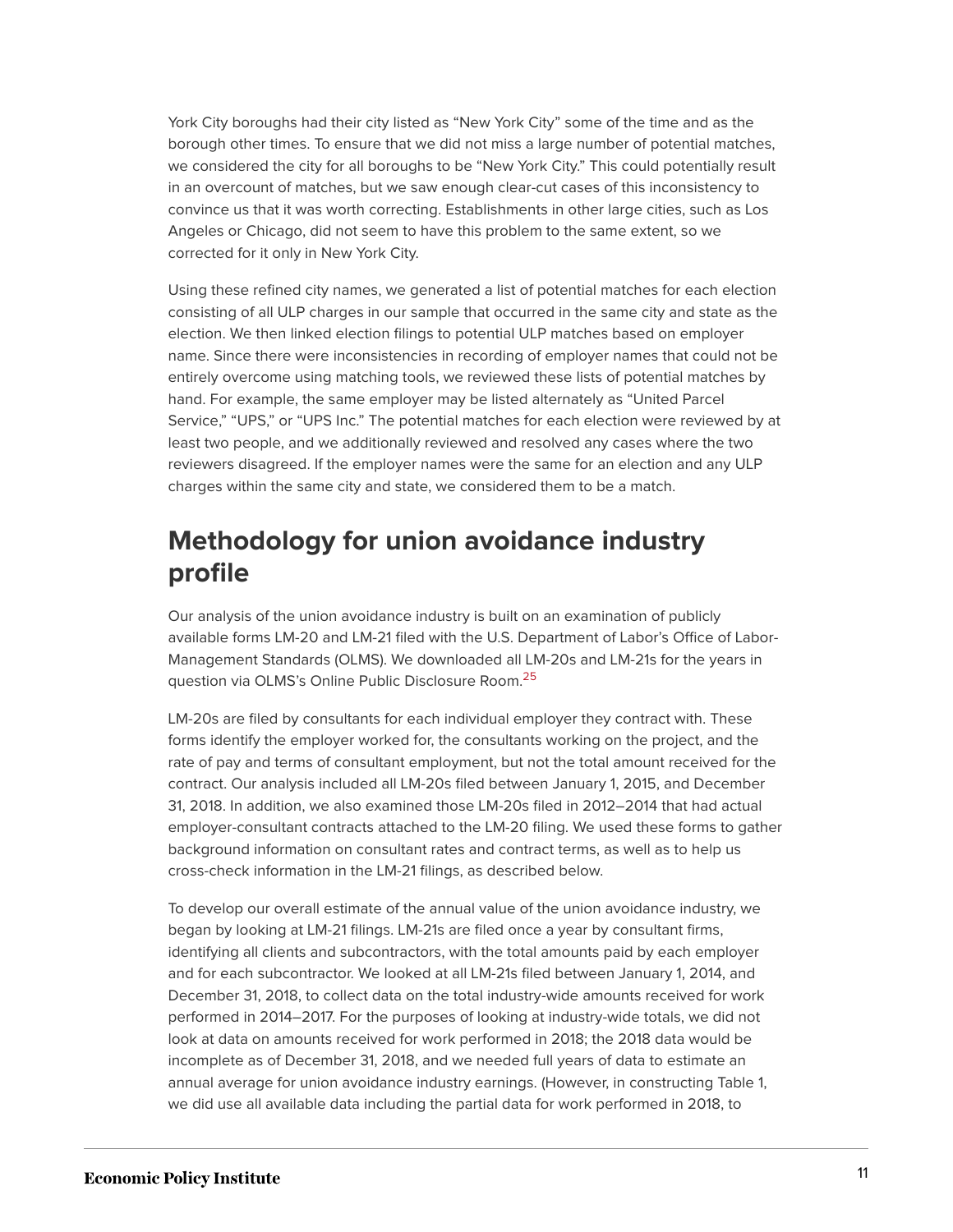calculate the amounts spent by specific employers over the five-year period from 2014 to 2018.)

Estimating the size of the industry of union-busting consultants and attorneys has long been an elusive matter, both because much work is not reported and because reports are often filed with incomplete information. Because reporting is so haphazard, it is not unusual for contractors and subcontractors on a given campaign to each independently submit their own LM-21, which might easily result in double-counting and producing an inflated estimate of the total money spent. For instance, if an employer hires Consultant A for \$100,000, and Consultant A subcontracts with Consultant B for \$50,000, and each of these firms independently files an LM-21, it might appear that a total of \$150,000 had been spent, when the actual total was only \$100,000. To avoid potential double-counting, we match each LM-21 with the employer, year, and location at which the work was performed (cross-checking with LM-20 forms as needed), identifying all LM-21s that were part of a single campaign.

Totaling up all the reported campaigns, we find that employers spent \$95.7 million on antiunion campaigns in the years 2014–2017. In addition, there is \$9.5 million in consultant earnings reported during these years that, because of insufficient information, we could not identify as being part of a known campaign. Since there is no way to control for potential double-counting in these reports, we have conservatively estimated actual total spending for these reports at half that reported, i.e., \$4.75 million. Adding this to the campaigns total shows that employers spent a reported total of just over \$100 million on anti-union consultants in 2014–2017, or an average of just over \$25 million per year.

However, the total reported in LM-21s is only a small part of total industry activity. In part, this is because the U.S. Department of Labor requires reporting only by those engaged in direct communication with employees, meaning that a huge number of law firms and consultants who craft and oversee anti-union campaigns by training supervisors to deliver scripted messages to their subordinates—but do not themselves talk directly to workers—have no obligation to report their work. But even those consultants who are legally required to report their work face no significant penalty for ignoring this requirement. Those who fail to file reports are not fined; the Department of Labor simply reminds them once again to comply.<sup>[26](#page-15-10)</sup> As long ago as 1980, the U.S. House of Representatives concluded that consultant reporting under the Labor-Management Reporting and Disclosure Act was a "virtual dead letter, ignored by employers and consultants and unenforced by the Department of Labor."<sup>[27](#page-15-11)</sup>

<span id="page-12-2"></span><span id="page-12-1"></span><span id="page-12-0"></span>The most comprehensive review of research on the anti-union industry was conducted by the U.S. Department of Labor in 2011.<sup>[28](#page-16-0)</sup> Based on that research, Labor Department analysts estimated that the amount of work actually reported by consultants (as measured by LM-20 forms that are theoretically required to be filed each time a consultant contracts to work for a given employer) represented only 7.4% of the work actually performed. In the absence of any more precise measure, we assumed that the share of all work reported on LM-21s (showing the dollar value of work performed) was the same as that measured by the DOL using LM-20s. To calculate the total value of this industry, we assume that the volume of business contained in LM-21 reports over this period—averaging \$25 million per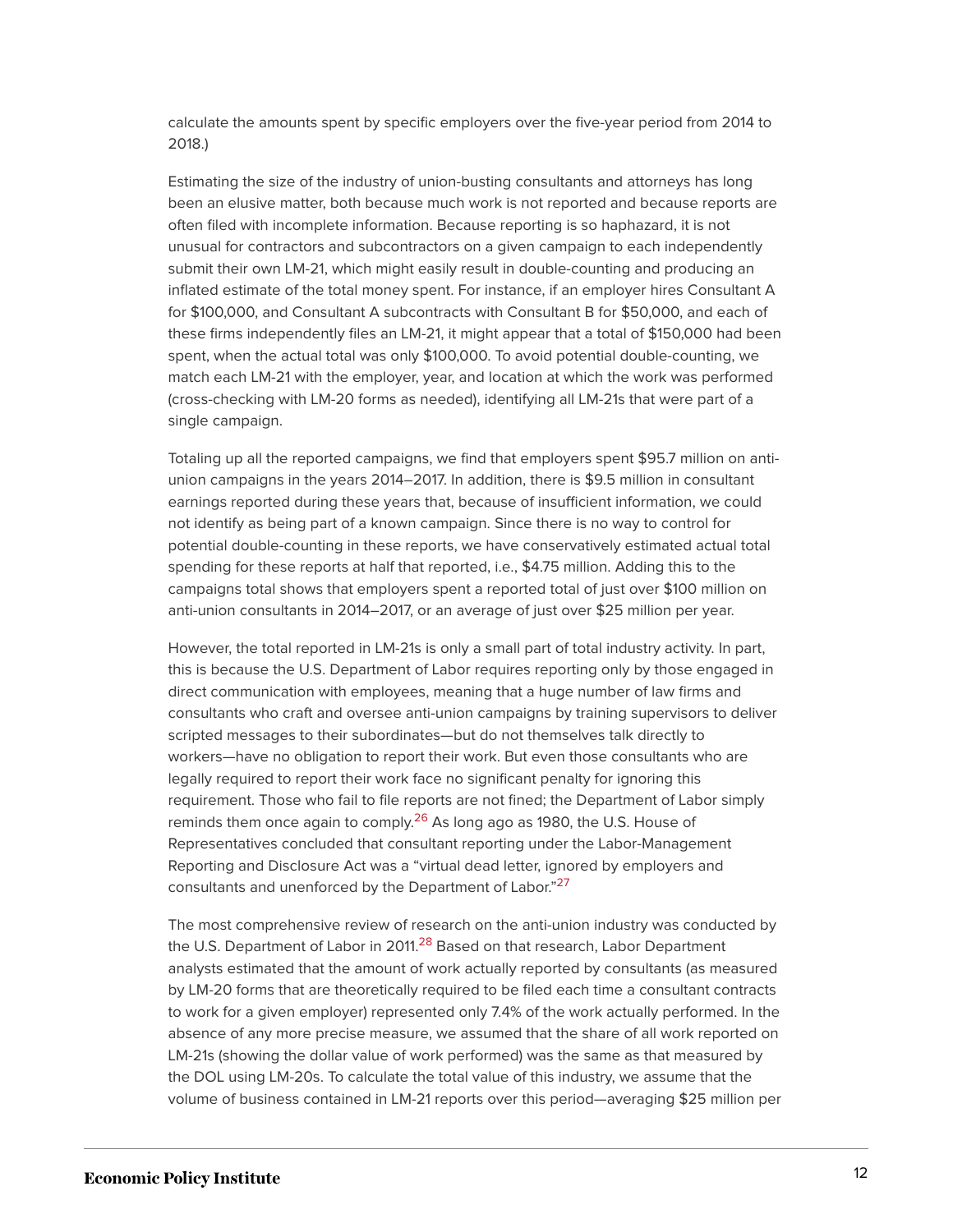year—represents 7.4% of the actual overall volume. Thus, the total annual value of the union avoidance consultant industry would be \$25 million divided by 0.074, or \$338 million.

<span id="page-13-0"></span>There is good reason to believe that this is an underestimate, because the share of work reported on LM-21s may be even smaller than 7.4%, following the Department of Labor OLMS's 2016 declaration that it would no longer enforce consultants' requirement to report financial receipts or disbursements related to anti-union work.<sup>[29](#page-16-1)</sup> Following this declaration, the number of LM-21s filed fell substantially—much more than would be expected given the decline in NLRB union elections. In 2017, the number of NLRB union elections was 8% lower than in 2016, but the number of LM-21s filed in this year was 38% lower than in 2016. The difference likely largely reflects the impact of OLMS's 2016 declaration noted above. Even a small decrease in the share of work reported on LM-21s would increase our estimates substantially.

## **Examples of LM20 and LM-21 forms**

Click the links below to see examples of LM-20 and LM-21 forms filed by consultants.

#### **LM-20s**

- **LM-20 form filed by LRI Consulting Services Inc., January 2013:** [LM20\\_C525\\_01\\_28\\_2013\\_525631](https://www.epi.org/files/uploads/LM20_C525_01_28_2013_525631-copy.pdf)
- LM-20 form filed by LRI Consulting Services Inc., September 2012: [LM20\\_C525\\_9\\_30\\_2012\\_507012](https://www.epi.org/files/uploads/LM20_C525_9_30_2012_507012-copy.pdf)
- LM-20 form filed by Sparta, November 2016: [LM20\\_C66578\\_11\\_22\\_2016\\_631604](https://www.epi.org/files/uploads/LM20_C66578_11_22_2016_631604-copy.pdf)

#### **LM-21s**

- LM-21 form filed by Cruz and Associates, Inc., March 2018, for fiscal year 2017 receipts: [Cruz 2017 LM 21](https://www.epi.org/files/uploads/Cruz-2017-LM-21.pdf)
- LM-21 form filed by Cruz and Associates, Inc., March 2019, for fiscal year 2018 receipts: [Cruz 2018 LM 21](https://www.epi.org/files/uploads/Cruz-2018-LM-21.pdf)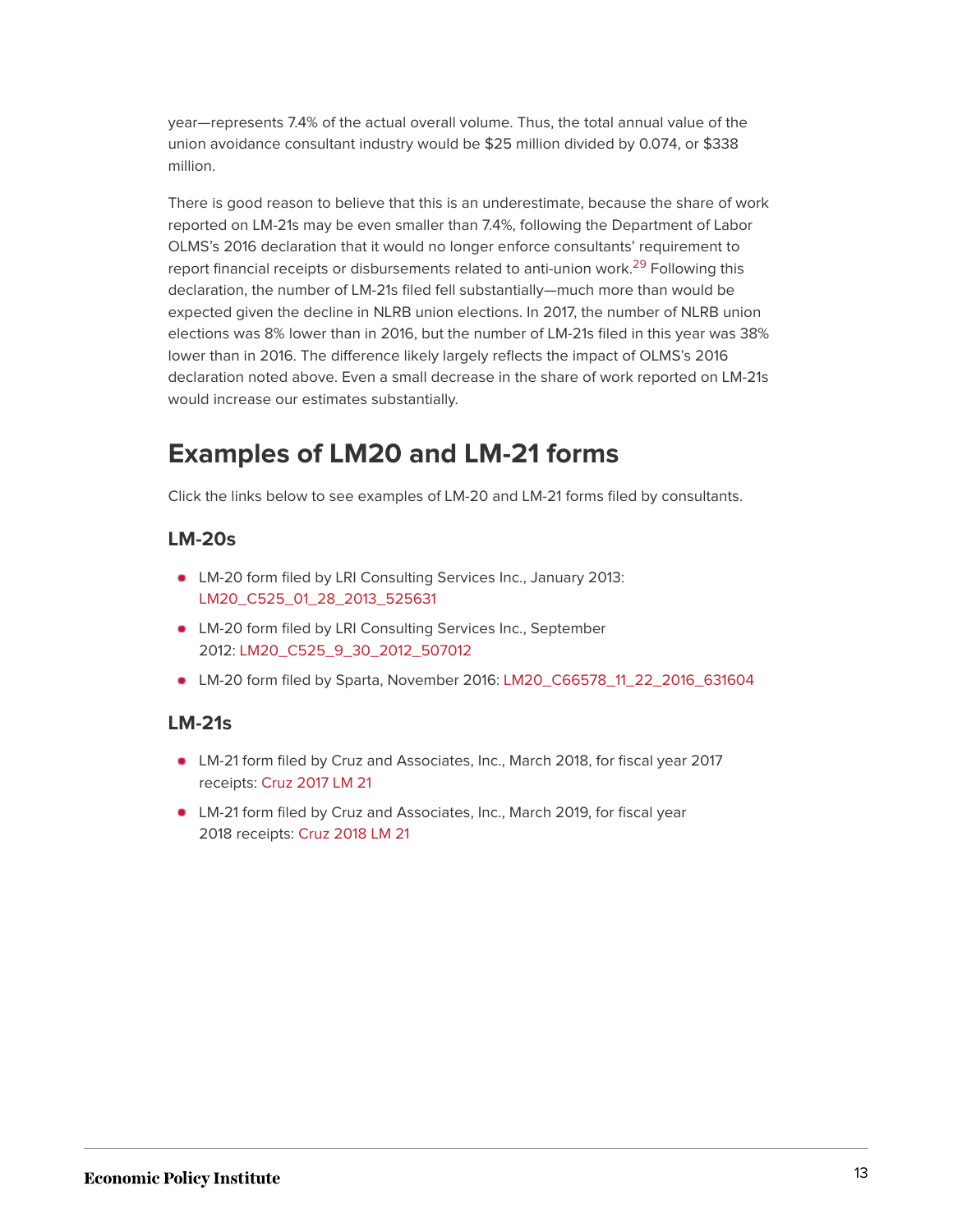## **Notes**

- <span id="page-14-0"></span>[1.](#page-1-0) See Zoorob 2018 for how unions create safer workplaces. See Bivens et al. 2017 for other information about unions.
- <span id="page-14-1"></span>[2.](#page-2-0) ULP charges filed with the NLRB are investigated by agency staff to determine if the charge has merit. If the charge is found to have merit, the agency will pursue a complaint against the employer. The filing of a charge itself is not a determination of a violation of the National Labor Relations Act.
- <span id="page-14-2"></span>[3.](#page-2-1) This represents charges that employers violated Section 8(a)(1) of the National Labor Relations Act.
- <span id="page-14-3"></span>[4.](#page-2-2) This represents charges that employers violated Section 8(a)(3) of the National Labor Relations Act.
- <span id="page-14-4"></span>[5.](#page-3-0) When private-sector workers decide to join together in a union, they can ask their employers to voluntarily recognize that union, or they can file a petition for a union election with the NLRB. Workers can petition the NLRB for a union election when they can demonstrate they have the support of at least 30% of the employees in the potential bargaining unit. If a majority of the potential bargaining unit votes for union representation, then the NLRA requires that the employer recognize that union and bargain a first contract in good faith (NLRB 2015).
- <span id="page-14-5"></span>[6.](#page-5-0) See Gold 2009.
- <span id="page-14-6"></span>[7.](#page-6-0) Election filings data for calendar years 2016–2017 were obtained from the NLRB through FOIA requests [NLRB-2018-001366](https://www.foiaonline.gov/foiaonline/action/public/submissionDetails?trackingNumber=NLRB-2018-001366&type=request) (submitted 9/26/2018, completed 10/26/2018) and [NLRB-2019-000178](https://www.foiaonline.gov/foiaonline/action/public/submissionDetails?trackingNumber=NLRB-2019-000178&type=request) (submitted 11/28/2018, completed 10/26/2018).
- <span id="page-14-7"></span>[8.](#page-6-1) Representation—Case Procedures; Final Rule, 79 Fed. Reg. 74308–74489 (December 15, 2014).
- <span id="page-14-8"></span>[9.](#page-6-2) ULP filings for fiscal years 2015–2018 were obtained from the NLRB through FOIA requests [NLRB-2018-001322](https://www.foiaonline.gov/foiaonline/action/public/submissionDetails?trackingNumber=NLRB-2018-001322&type=request) (submitted 9/13/2018, records released 10/17/2018) and [NLRB-2019-000491](https://www.foiaonline.gov/foiaonline/action/public/submissionDetails?trackingNumber=NLRB-2019-000491&type=request) (submitted 2/21/19, records released 4/15/2019).
- <span id="page-14-9"></span>[10.](#page-7-0) Note that data on the prevalence of ULPs by bargaining unit size are available for completed elections only, not for petitions. Completed elections include all elections that had been completed by the time we obtained the data in 2018.
- <span id="page-14-10"></span>[11.](#page-7-1) The 25th-percentile unit size is 10 employees; the 50th-percentile unit size is 24 employees; and the 75th-percentile unit size is 59 employees.
- <span id="page-14-11"></span>[12.](#page-7-2) As noted above, data by bargaining unit size is available only for elections that had been completed by the time we obtained the data in 2018.
- <span id="page-14-12"></span>[13.](#page-8-0) Bronfenbrenner analyzed NLRB election data from 1999–2003.
- <span id="page-14-13"></span>[14.](#page-8-1) Estimate based on Gordon Lafer and Lola Loustaunau's analysis of LM-20 and LM-21 reports filed with the U.S. Department of Labor Office of Labor-Management Standards between 2014 and 2018 and the findings of a 2011 DOL report on underreporting by consultants. See the methodological appendix for more details.
- <span id="page-14-14"></span>[15.](#page-8-2) Gordon Lafer and Lola Loustaunau's analysis of LM-20 reports filed with the U.S. Department of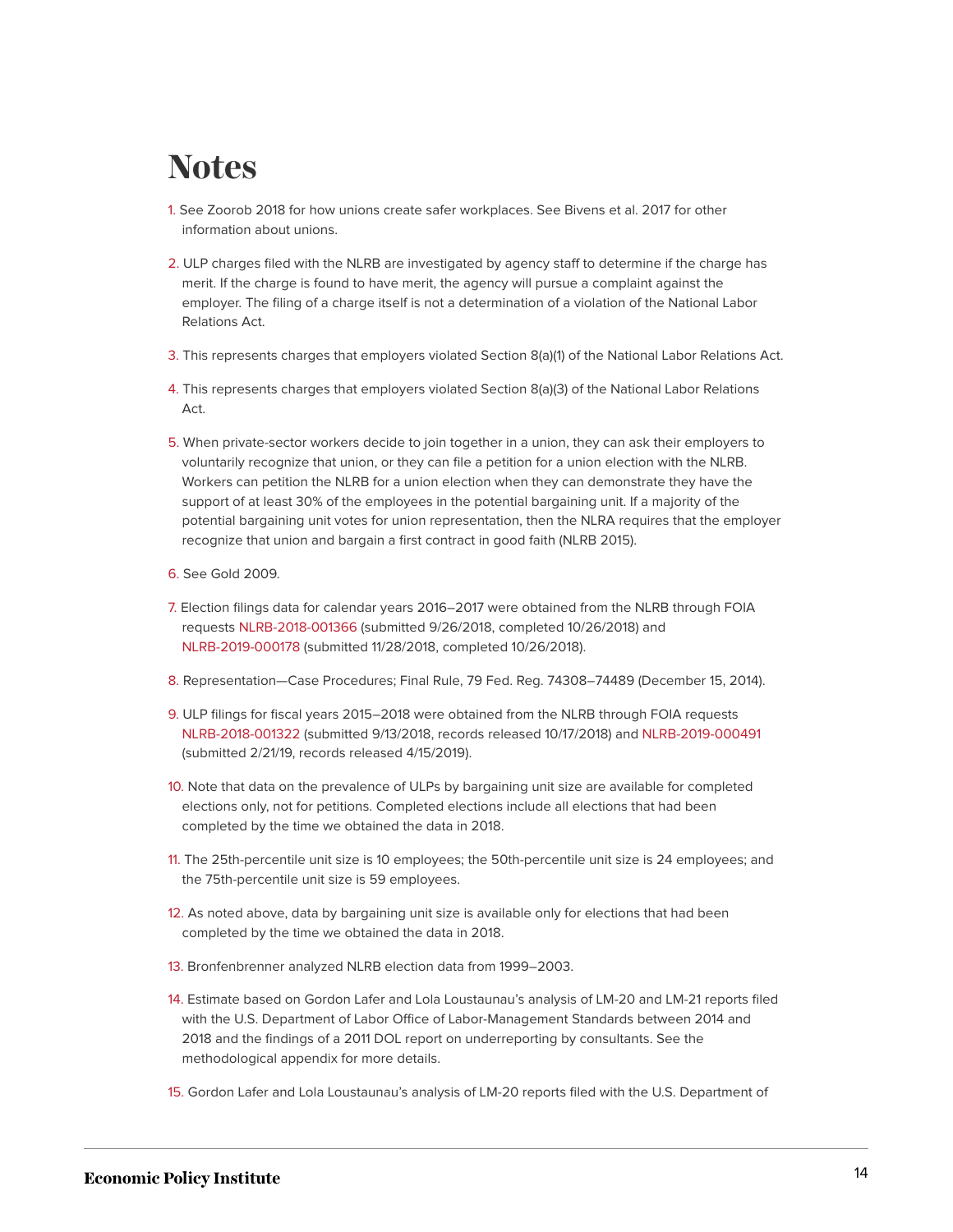Labor Office of Labor-Management Standards between 2015 and 2018. A total of 2,139 LM-20 reports were filed during this period, of which 773 reported either hourly or daily pay rates. (The remainder reported total contract amounts, without breaking down hourly or daily pay rates.)

- <span id="page-15-0"></span>[16.](#page-9-0) ["About Sparta Solutions: Core Values](http://spartasolutions.com/about-sparta)" (web page), accessed November 11, 2019.
- <span id="page-15-1"></span>[17.](#page-9-1) Quoted in von Wilpert 2017.
- <span id="page-15-2"></span>[18.](#page-9-2) Sparta's 2016 contract with Biery Cheese stipulates that "the fee for a day rate for 4 consultant [sic] is \$375 per hour per calendar day worked by each Consultant totaling \$3000 a day per consultant × 10 days plus travel expenses with a 50% Guarantee at risk. There will be a[n] additional \$25,000 withdrawl [sic] bonus." The 50% "guarantee at risk" means that the firm is only paid half the total amount if the union wins. And if the petition is withdrawn, they are paid their full fee plus \$25k. Contract terms are reported in [LM20\\_C66578\\_11\\_22\\_2016\\_631604,](https://www.epi.org/files/uploads/LM20_C66578_11_22_2016_631604-copy.pdf) accessed via the DOL OLMS website.
- <span id="page-15-3"></span>[19.](#page-9-3) From contract terms reported in [LM20\\_C525\\_01\\_28\\_2013\\_525631](https://www.epi.org/files/uploads/LM20_C525_01_28_2013_525631-copy.pdf) (accessed via the DOL OLMS website). LRI's contract stipulates that the firm will be paid \$155,000 plus expenses, of which "\$75,000 of the fee is an incentive fee guaranteeing an election win…defined as a withdrawal of the petition or a win at the ballot box." "Should your company lose the NLRB election," LRI promises, "you will not owe the remainder of the project price." This is standard language offered by the firm to employers. A 2012 LRI contract explains that "for the 'Partially Guaranteed Option' we require a 50% retainer due upon acceptance of the proposal. We will apply that retainer to the project price. Based on the vote count and in the event of a 'win' you agree to pay the balance of the project price within 7 days of the NLRB election. Should your company lose the NLRB election, your company will not owe the balance of the project price" (from LM20 C525 9 30 2012 507012).
- <span id="page-15-4"></span>[20.](#page-9-4) Firms recorded in LM-20 or LM-21 reports filed between 2014 and 2018, accessed via the DOL OLMS website.
- <span id="page-15-5"></span>[21.](#page-9-5) It is worth noting that, due to loopholes in reporting requirements, these amounts may represent only a fraction of these companies' anti-union investments; see the methodological appendix for more information.
- <span id="page-15-6"></span>[22.](#page-9-6) United States Census Bureau, ["American Community Survey Provides New State and Local](https://www.census.gov/newsroom/press-releases/2019/acs-1year.html) [Income, Poverty and Health Insurance Statistics](https://www.census.gov/newsroom/press-releases/2019/acs-1year.html)" (press release), September 26, 2019.
- <span id="page-15-7"></span>[23.](#page-10-0) While the NLRB does track "related cases" in their internal database (which is where we requested information from through FOIA), the data are used only for internal tracking during the investigation and proceedings. What is considered to be a "related" case varies from region to region and even from case to case, so it would not be at all useful to rely on that for our purposes.
- <span id="page-15-8"></span>[24.](#page-10-1) See [https://openrefine.org.](https://openrefine.org/)
- <span id="page-15-9"></span>[25.](#page-11-0) OLMS's Online Public Disclosure Room is at [https://www.dol.gov/olms/regs/compliance/rrlo/](https://www.dol.gov/olms/regs/compliance/rrlo/lmrda.htm) [lmrda.htm](https://www.dol.gov/olms/regs/compliance/rrlo/lmrda.htm).
- <span id="page-15-10"></span>[26.](#page-12-0) John Lund, former Assistant Secretary of Labor for Labor-Management Standards, conversation with Gordon Lafer, July 2, 2019.
- <span id="page-15-11"></span>[27.](#page-12-1) U.S. House of Representatives, Committee on Education and Labor, Subcommittee on Labor-Management Relations, Pressures in Today's Workplace, 1980, quoted in Notice of Proposed Rulemaking: Labor-Management Reporting and Disclosure Act; Interpretation of "Advice"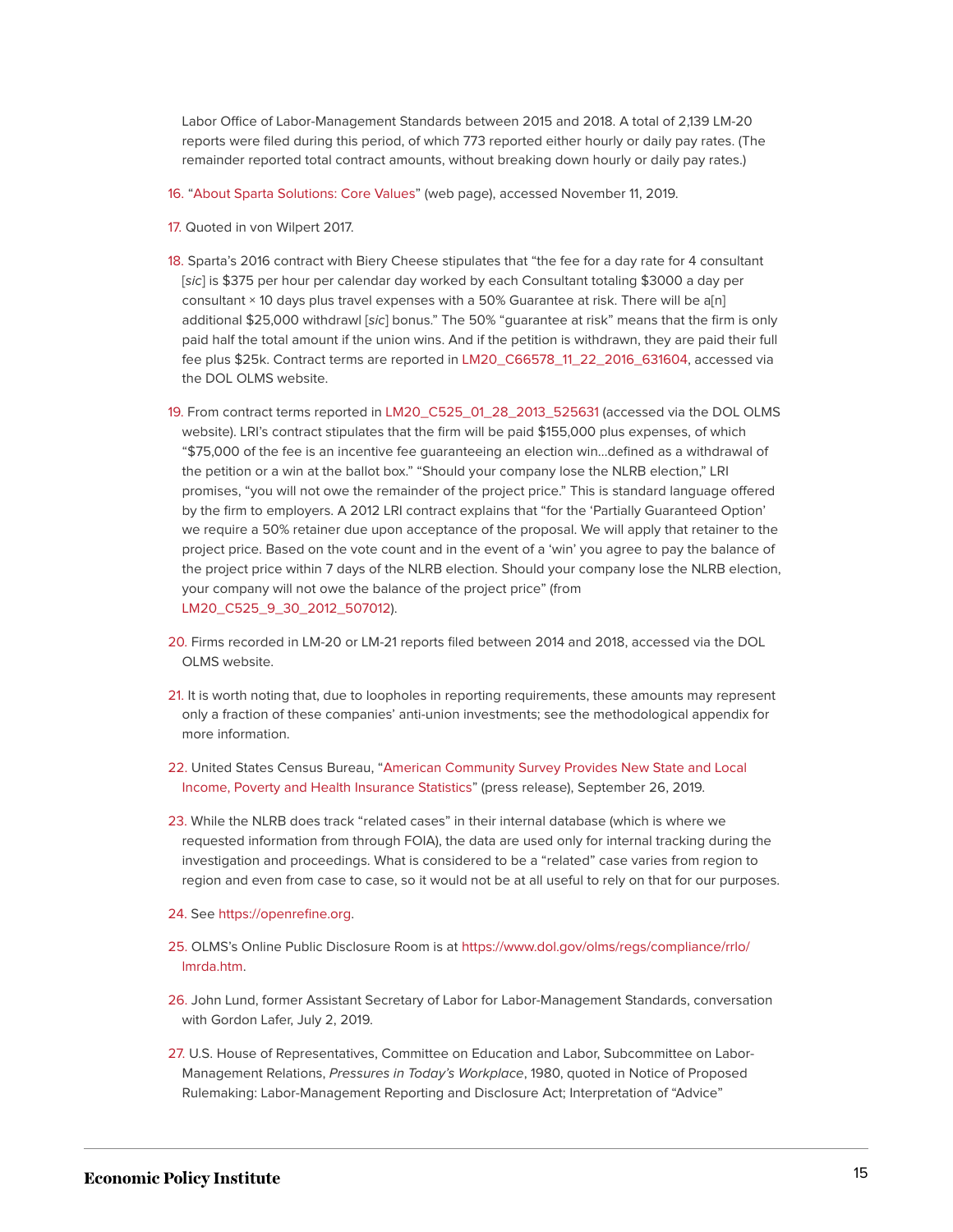Exemption, 76 Fed. Reg. 36177 (June 21, 2011).

- <span id="page-16-0"></span>[28.](#page-12-2) Notice of Proposed Rulemaking: Labor-Management Reporting and Disclosure Act; Interpretation of "Advice" Exemption, 76 Fed. Reg. 36177 (June 21, 2011).
- <span id="page-16-1"></span>[29.](#page-13-0) U.S. Department of Labor, Office of Labor-Management Standards, "[Form LM-21 Special](https://www.dol.gov/olms/regs/compliance/ecr/lm21_specialenforce.htm) [Enforcement Policy"](https://www.dol.gov/olms/regs/compliance/ecr/lm21_specialenforce.htm) (web page), posted April 13, 2016; updated July 18, 2018.

## **References**

Bivens, Josh, Lora Engdahl, Elise Gould, Teresa Kroeger, Celine McNicholas, Lawrence Mishel, Zane Mokhiber, Heidi Shierholz, Marni von Wilpert, Valerie Wilson, and Ben Zipperer. 2017. [How Today's](https://www.epi.org/publication/how-todays-unions-help-working-people-giving-workers-the-power-to-improve-their-jobs-and-unrig-the-economy/) [Unions Help Working People: Giving Workers the Power to Improve Their Jobs and Unrig the](https://www.epi.org/publication/how-todays-unions-help-working-people-giving-workers-the-power-to-improve-their-jobs-and-unrig-the-economy/) [Economy](https://www.epi.org/publication/how-todays-unions-help-working-people-giving-workers-the-power-to-improve-their-jobs-and-unrig-the-economy/). Economic Policy Institute, August 2017.

Bronfenbrenner, Kate. 2009. [No Holds Barred–The Intensification of Employer Opposition to](https://www.epi.org/page/-/pdf/bp235.pdf) [Organizing](https://www.epi.org/page/-/pdf/bp235.pdf). Economic Policy Institute and the American Rights at Work Education Fund, May 2009.

Bureau of Labor Statistics (BLS). 2019. "[Union Members Summary"](https://www.bls.gov/news.release/union2.nr0.htm) (news release). January 18, 2019.

Cooper, David, Elise Gould, and Ben Zipperer. 2019. [Low-Wage Workers Are Suffering from a Decline](https://www.epi.org/publication/labor-day-2019-minimum-wage/) [in the Real Value of the Federal Minimum Wage](https://www.epi.org/publication/labor-day-2019-minimum-wage/). Economic Policy Institute, August 2019.

Gold, Wayne. 2009. "[NLRB Remedies Today.](https://onlabor.org/wp-content/uploads/2015/05/156.authcheckdam.pdf)" Paper prepared for the American Bar Association Section of Labor and Employment Law Third Annual CLE Conference, September 2009.

Hamaji, Kate, Rachel Deutsch, Elizabeth Nicolas, Celine McNicholas, Heidi Shierholz, and Margaret Poydock. 2019. [Unchecked Corporate Power: Forced Arbitration, the Enforcement Crisis, and How](https://www.epi.org/publication/unchecked-corporate-power/) [Workers Are Fighting Back](https://www.epi.org/publication/unchecked-corporate-power/). Economic Policy Institute and the Center for Popular Democracy, May 2019.

Kochan, Thomas, William T. Kimball, Duanyi Yang, and Erin L. Kelly. 2018. ["Voice Gaps at Work,](https://gcgj.mit.edu/sites/default/files/imce/resource-uploads/Kochan%20et%20al.%20Worker%20Voice%20Survey%20Paper%20June%202018.pdf) [Options for Closing Them, and Challenges for Future Actions and Research](https://gcgj.mit.edu/sites/default/files/imce/resource-uploads/Kochan%20et%20al.%20Worker%20Voice%20Survey%20Paper%20June%202018.pdf)." MIT Sloan School of Management, Institute for Work and Employment Research working paper, June 2018.

LaLonde, Robert J., and Bernard D. Meltzer. 1991. ["Hard Times for Unions: Another Look at the](https://chicagounbound.uchicago.edu/uclrev/vol58/iss3/3/) [Significance of Employer Illegalities.](https://chicagounbound.uchicago.edu/uclrev/vol58/iss3/3/)" University of Chicago Law Review 58, no. 3: 953–1014.

Mehta, Chirag, and Nik Theodore. 2005. [Undermining the Right to Organize: Employer Behavior](http://citeseerx.ist.psu.edu/viewdoc/download?doi=10.1.1.686.9175&rep=rep1&type=pdf) [During Union Representation Campaigns](http://citeseerx.ist.psu.edu/viewdoc/download?doi=10.1.1.686.9175&rep=rep1&type=pdf). A Report for American Rights at Work, December 2005.

Mishel, Lawrence, and Julia Wolfe. 2018. "[Top 1.0 Percent Reaches Highest Wages Ever—Up 157](https://www.epi.org/blog/top-1-0-percent-reaches-highest-wages-ever-up-157-percent-since-1979/) [Percent Since 1979](https://www.epi.org/blog/top-1-0-percent-reaches-highest-wages-ever-up-157-percent-since-1979/)." Working Economics (Economics Policy Institute blog), October 18, 2018.

Mishel, Lawrence, and Julia Wolfe. 2019. [CEO Compensation Has Grown 940% Since 1978: Typical](https://www.epi.org/publication/ceo-compensation-2018/) [Worker Compensation Has Risen Only 12% During That Time](https://www.epi.org/publication/ceo-compensation-2018/). Economic Policy Institute, August 2019.

National Labor Relations Board (NLRB). 1997. [Basic Guide to the National Labor](https://www.nlrb.gov/sites/default/files/attachments/basic-page/node-3024/basicguide.pdf) Relations Act: [General Principles of Law Under the Statute and Procedures of the National Labor Relations Board](https://www.nlrb.gov/sites/default/files/attachments/basic-page/node-3024/basicguide.pdf). Washington, D.C.: U.S. Government Printing Office, 1997.

National Labor Relations Board (NLRB). 2015. ["What We Do: Conduct Elections"](https://www.nlrb.gov/about-nlrb/what-we-do/conduct-elections) (web page).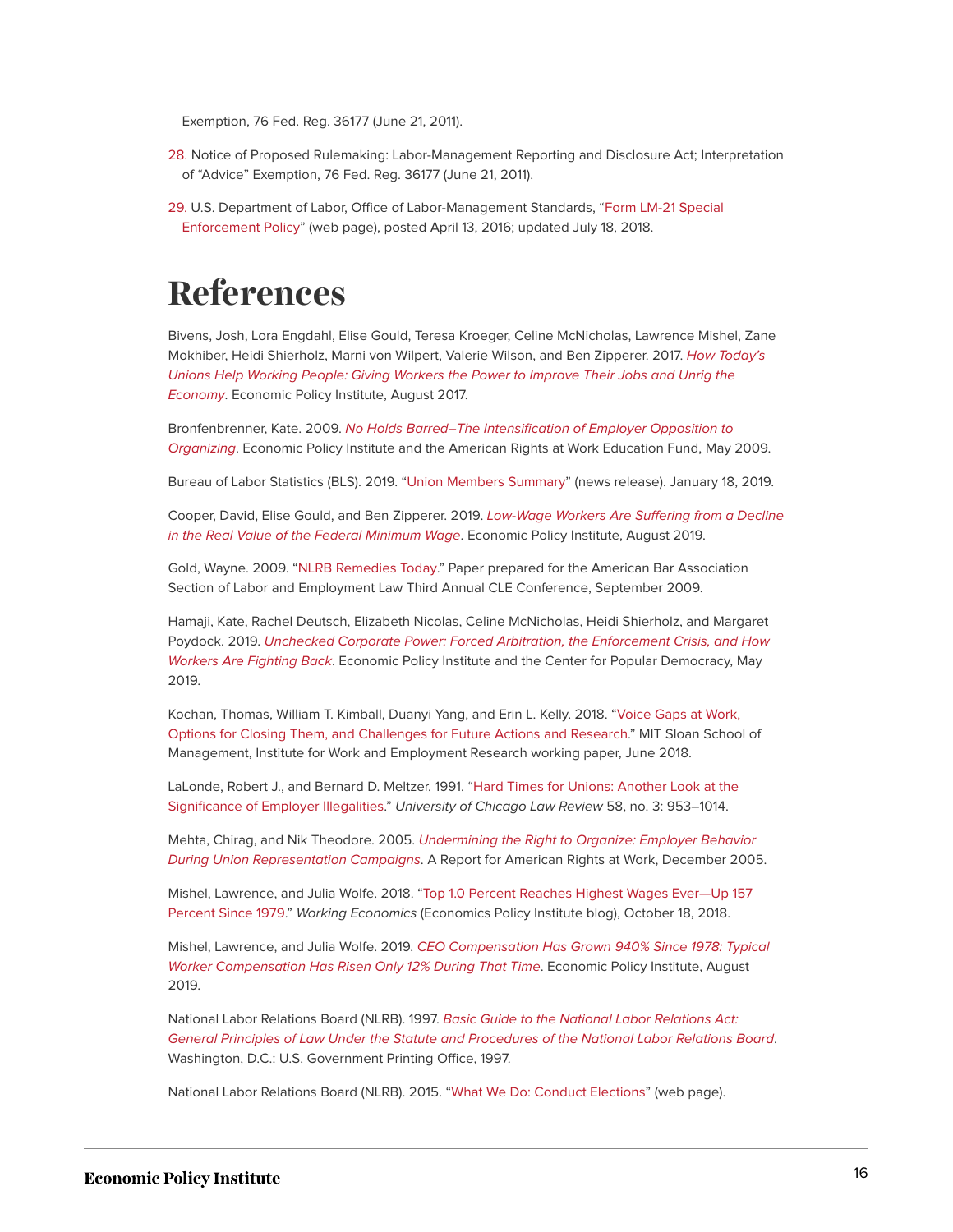Description of the election petition process effective April 14, 2015.

Schmitt, John, and Ben Zipperer. 2009. [Dropping the Ax: Illegal Firings During Union Election](http://cepr.net/documents/publications/dropping-the-ax-update-2009-03.pdf) [Campaigns, 1951–2007](http://cepr.net/documents/publications/dropping-the-ax-update-2009-03.pdf). Center for Economic and Policy Research, March 2009.

Shierholz, Heidi. 2019. ["More Than Eight Million Workers Will Be Left Behind by the Trump Overtime](https://www.epi.org/blog/more-than-eight-million-workers-will-be-left-behind-by-the-trump-overtime-rule-workers-would-receive-1-4-billion-less-than-under-the-2016-rule/) [Rule.](https://www.epi.org/blog/more-than-eight-million-workers-will-be-left-behind-by-the-trump-overtime-rule-workers-would-receive-1-4-billion-less-than-under-the-2016-rule/)" Working Economics (Economic Policy Institute blog), September 25, 2019.

Von Wilpert, Marni. 2017. "[Union Busters Are More Prevalent Than They Seem, and May Soon Even](https://www.epi.org/blog/union-busters-are-more-prevalent-than-they-seem-and-may-soon-even-be-at-the-nlrb/) [Be at the NLRB.](https://www.epi.org/blog/union-busters-are-more-prevalent-than-they-seem-and-may-soon-even-be-at-the-nlrb/)" Working Economics Blog (Economic Policy Institute), May 1, 2017.

Zoorob, Michael. 2018. "Does 'Right to Work' Imperil the Right to Health? The Effect of Labour Unions on Workplace Fatalities." Occupational & Environmental Medicine 75, no. 10 (June 2018): 736–738, [http://dx.doi.org/10.1136/oemed-2017-104747](https://dx.doi.org/10.1136/oemed-2017-104747).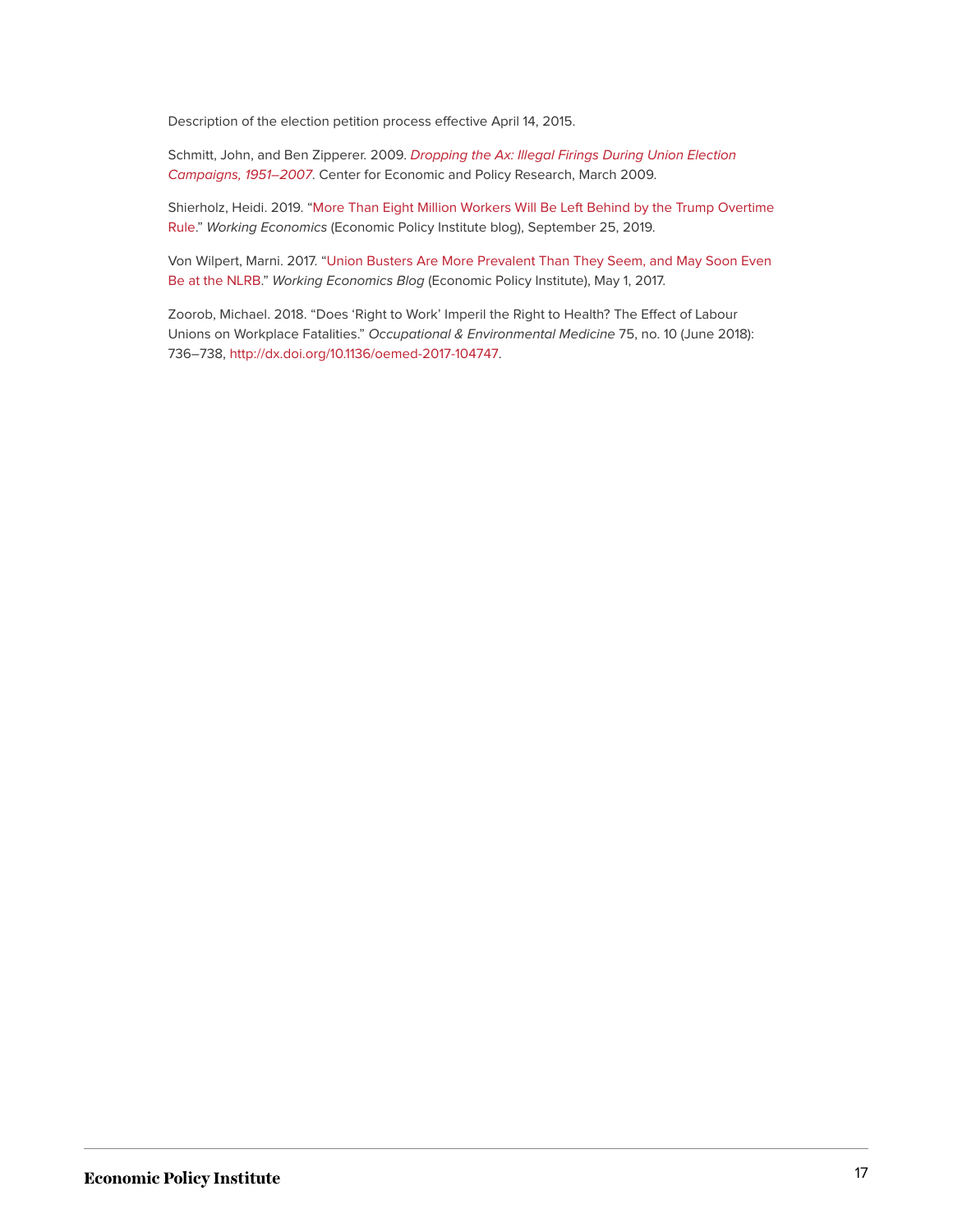#### Figure A **Employers are charged with an unfair labor practice (ULP) in four out of 10 union elections**

Share of all union elections with a ULP charge against the employer, by type of charge, for elections for which a petition was filed or the election was completed in 2016–2017



**Notes:** ULP charges are charges that an employer violated Section 8(a) of the labor code by interfering with workers' rights to form a union and bargain collectively. Specific charge types 8(a)(1), 8(a)(3), and 8(a)(5) refer to sections of the labor code governing these rights. "Any charge" refers to any violation of Section 8(a) of the labor code (parts 1–5).

**Source:** Authors' analysis of National Labor Relations Board election data for calendar years 2016–2017 and ULP filings from fiscal years 2015–2018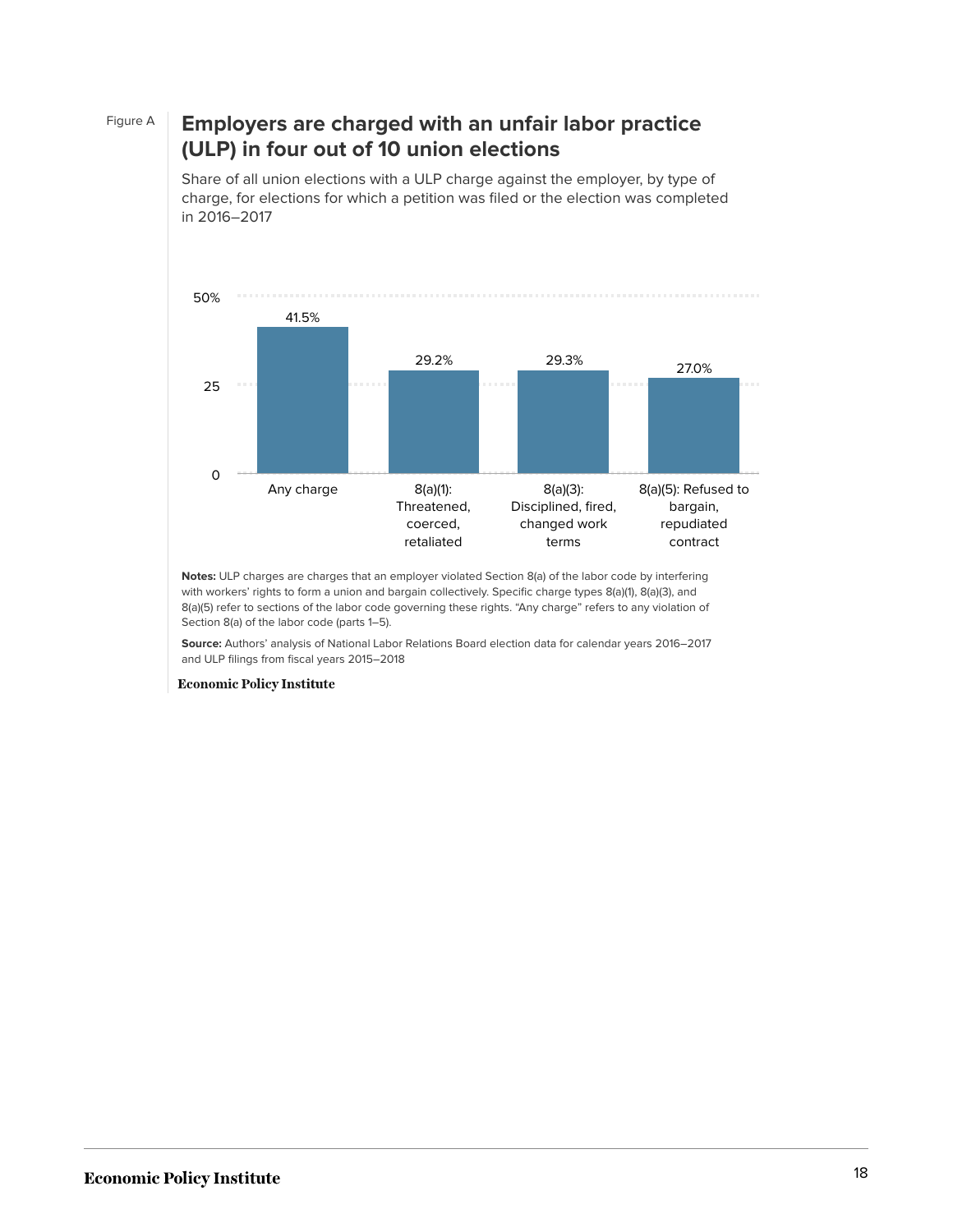#### Figure B **The prevalence of unfair labor practice (ULP) charges in union elections varies by the size of the bargaining unit**

Share of completed union elections with a ULP charge against the employer, by size of potential bargaining unit, for completed elections for which a petition was filed or the election was completed in 2016–2017



**Notes:** ULP charges are charges that an employer violated the terms of the National Labor Relations Act (Section 8(a) of the labor code) by interfering with workers' rights to form a union and bargain collectively. Data by bargaining unit size are available for only for those elections that were completed by the time we obtained the data in 2018.

**Source:** Authors' analysis of National Labor Relations Board election data for calendar years 2016–2017 and ULP filings from fiscal years 2015–2018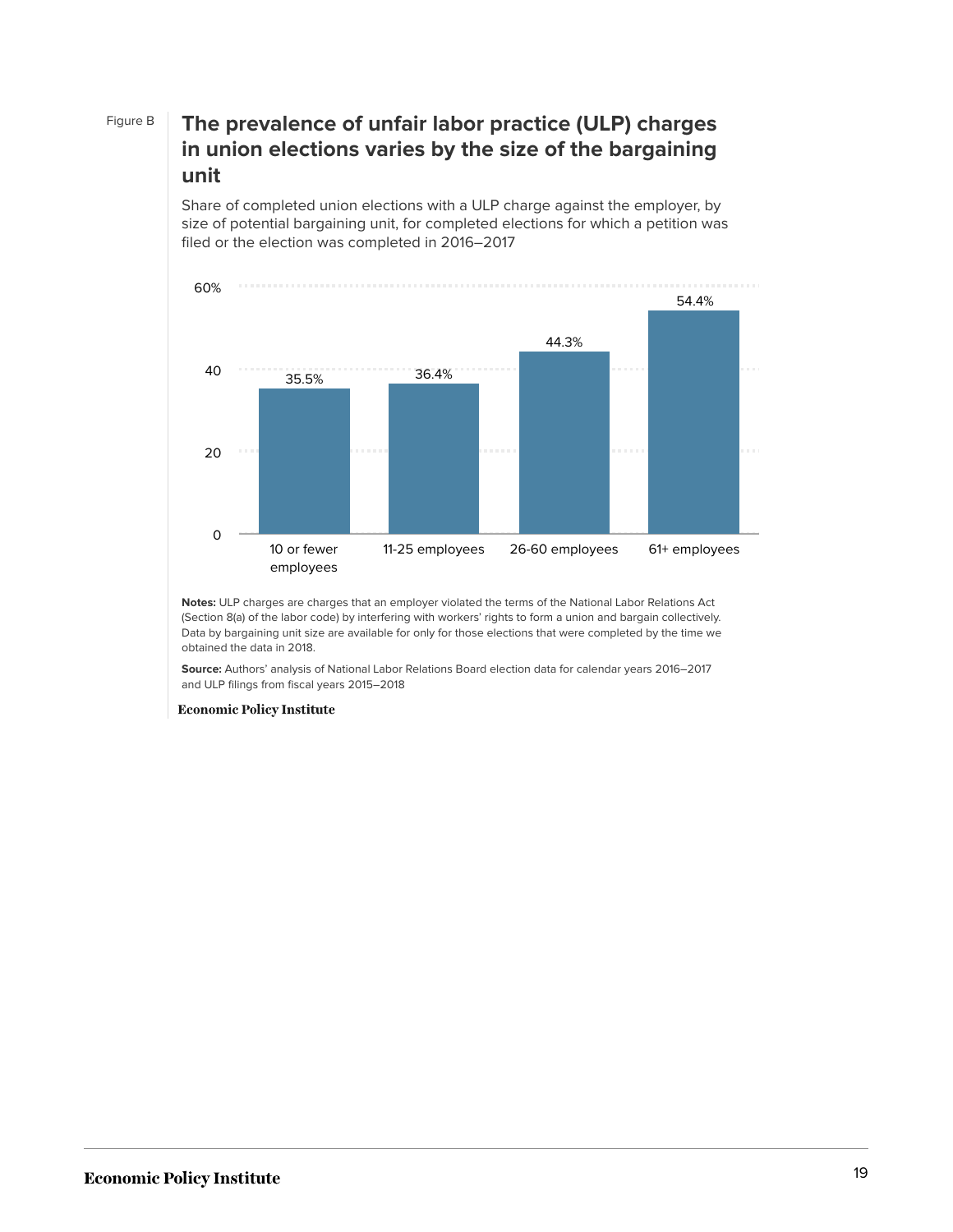### Figure C **Illegal firings charges occur in 20–30% of union elections**

Share of union elections with an illegal firing charge, by definition of 'firing' and by size of potential bargaining unit, for elections for which a petition was filed or the election was completed in 2016–2017



**Notes:** "All sizes" estimates are based on all election data from calendar years 2016–2017, whether the elections were already completed or not by the time we obtained the data, while "61+ employees" estimates are based on data for elections that had been completed by the time we obtained the data in 2018 (data by bargaining unit size are available only for completed elections). "Narrowly defined" refers only to unfair labor practice charges in the category "Discharge (including layoff and refusal to hire (not salting))" in Section 8(a)(3) of the labor code. "Broadly defined" also includes ULP charges in the categories "Concerted activities (retaliation, discharge, discipline)" (from Section 8(a)(1)) and "Changes in terms and conditions of employment" (from Sections 8(a)(3) and 8(a)(4)).

**Source:** Authors' analysis of National Labor Relations Board election data for calendar years 2016–2017 and ULP filings from fiscal years 2015–2018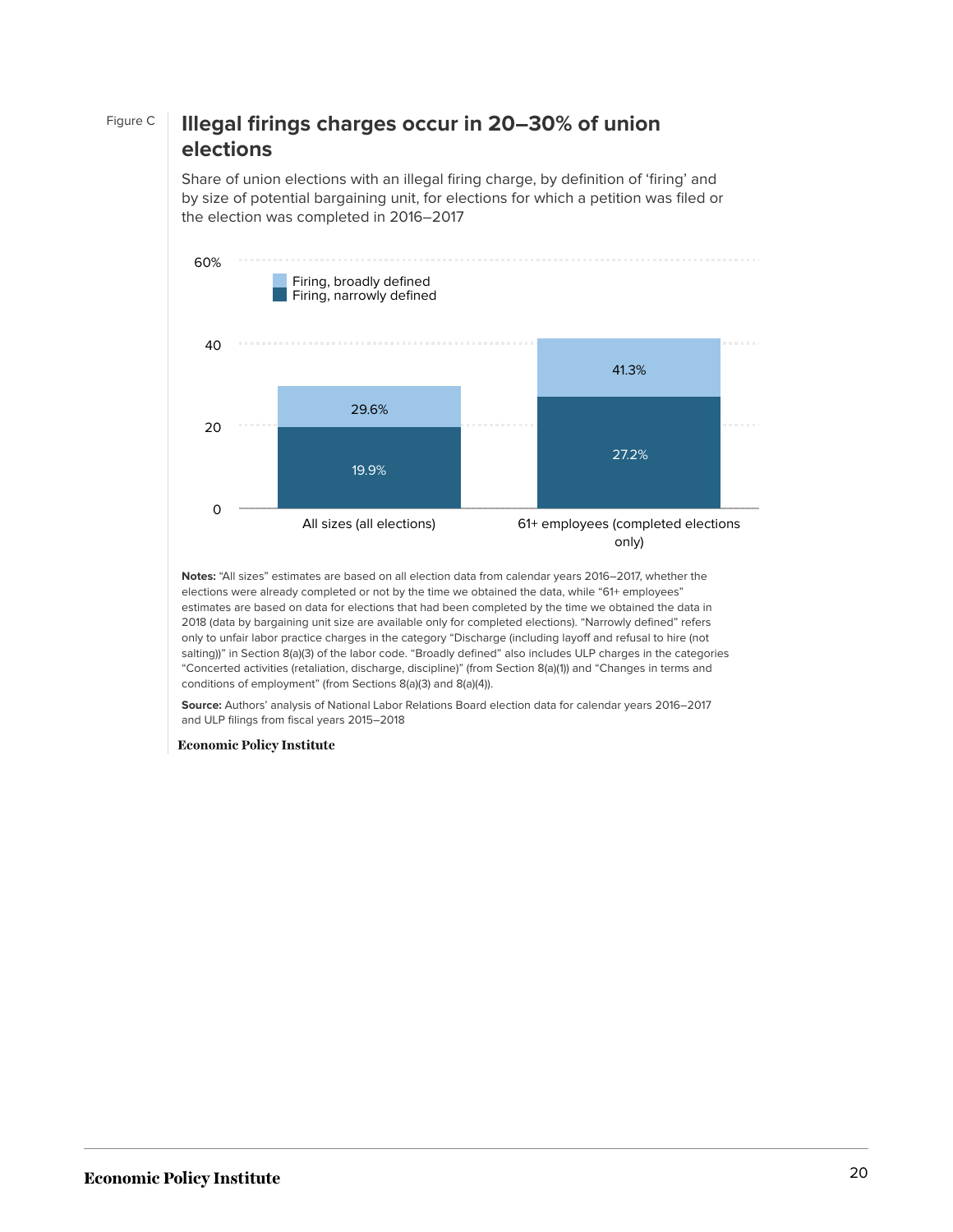### Figure D **Our findings confirm Bronfenbrenner's 2009 findings and suggest that anti-union activity may be increasing among employers**

Share of union elections with a ULP charge, all charges and illegal firings charges, our estimates and estimates from previous studies published in 2005 and 2009



**Notes:** The rows "EPI, NLRB, all sizes" and "EPI, NLRB, 50+" refer to our current analysis of National Labor Relations Board (NLRB) data from union elections for which a petition was filed or the election was completed in 2016–2017, for potential bargaining units of any size ("all sizes"), and for larger units of 50 or more employees ("50+"). For the latter group, data are available only for those elections that had been completed by the time we obtained the data in 2018. For each group, we estimate a range based on broad and narrow definitions of "firing." "Bronfenbrenner, NLRB, 50+" refers to Bronfenbrenner's 2009 analysis of NLRB data for larger units ("50+") that had elections in 1999–2003, which includes two estimates, while "Bronfenbrenner, survey, 50+" refers to her analysis of survey data for these larger units. Estimates from Mehta and Theodore's 2005 analysis of survey data for elections that were petitioned for in 2002 and Schmitt and Zipperer's 2009 analysis of 2001–2007 NLRB data are also shown.

**Sources:** Authors' analysis of National Labor Relations Board (NLRB) election data for calendar years 2016–2017 and ULP filings from fiscal years 2015–2018; Bronfenbrenner, [No Holds Barred–The Intensification of Employer Opposition to](https://www.epi.org/page/-/pdf/bp235.pdf) [Organizing](https://www.epi.org/page/-/pdf/bp235.pdf) (2009); Mehta and Theodore, [Undermining the Right to Organize: Employer Behavior During Union](http://citeseerx.ist.psu.edu/viewdoc/download?doi=10.1.1.686.9175&rep=rep1&type=pdf) [Representation Campaigns](http://citeseerx.ist.psu.edu/viewdoc/download?doi=10.1.1.686.9175&rep=rep1&type=pdf) (2005); Schmitt and Zipperer, [Dropping the Ax: Illegal Firings During Union Election](http://cepr.net/documents/publications/dropping-the-ax-update-2009-03.pdf) [Campaigns,](http://cepr.net/documents/publications/dropping-the-ax-update-2009-03.pdf) [1951–2007](http://cepr.net/documents/publications/dropping-the-ax-update-2009-03.pdf) (2009)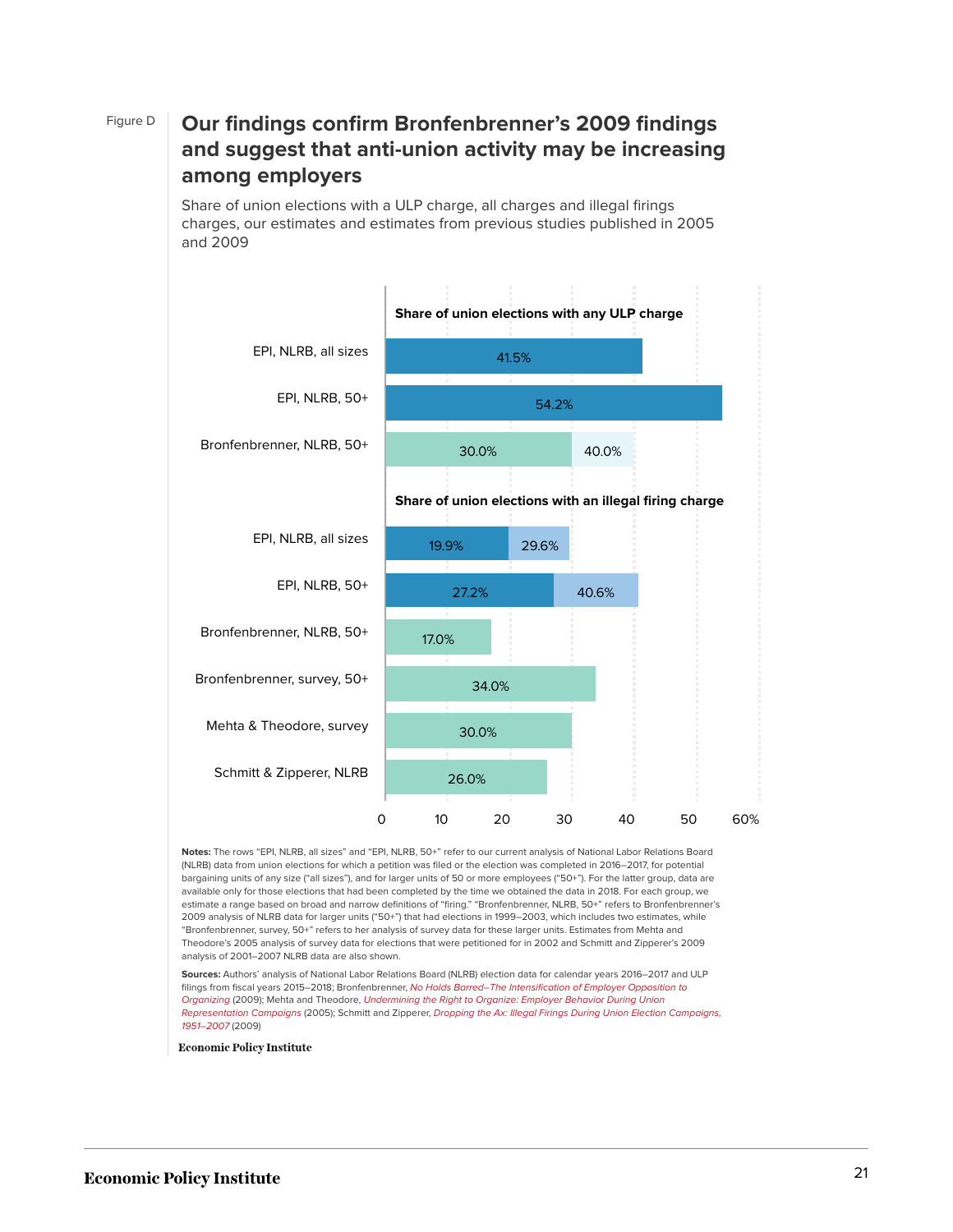### Table 1 **Employers spend millions on union avoidance consultants**

Amounts union avoidance consultants reported receiving from selected employers for work performed in 2014–2018

| <b>Employer</b>                                | <b>Amount reported</b> | Years      |
|------------------------------------------------|------------------------|------------|
| <b>Laboratory Corporation of America</b>       | \$4,300,000            | 2014-2018  |
| <b>Mission Foods</b>                           | \$2,900,000            | 2016-2017  |
| <b>Albert Einstein Medical Center</b>          | \$1,100,000            | 2014-2017  |
| <b>Simmons Bedding Co.</b>                     | \$848,000              | 2015-2017  |
| FedEx                                          | \$837,000              | 2014-2018  |
| <b>Trump International Hotel Las Vegas</b>     | \$569,000              | 2015-2016  |
| <b>Nestle, USQ</b>                             | \$566,000              | 2014-2018  |
| <b>Bed Bath &amp; Beyond</b>                   | \$506,000              | 2014, 2018 |
| J.B. Hunt Transport                            | \$354,000              | 2016-2018  |
| <b>Hilton Grand Vacations</b>                  | \$340,000              | 2014-2015  |
| <b>Owens Corning</b>                           | \$340,000              | 2014-2017  |
| <b>Archer Daniels Midland</b>                  | \$324,000              | 2016-2017  |
| <b>Robert Wood Johnson University Hospital</b> | \$316,000              | 2014-2016  |
| <b>UPS</b>                                     | \$311,000              | 2014-2018  |
| <b>Caterpillar</b>                             | \$279,000              | 2014-2016  |
| <b>Quest Diagnostics</b>                       | \$200,000              | 2015-2017  |
| <b>Associated Grocers of New England</b>       | \$190,000              | 2014-2017  |
| <b>Pier 1 Imports</b>                          | \$169,000              | 2015-2016  |

**Source:** Lafer and Loustaunau's analysis of LM-20 and LM-21 forms filed by consultants with the U.S. Department of Labor (DOL) Office of Labor-Management Standards (OLMS), 2014–2018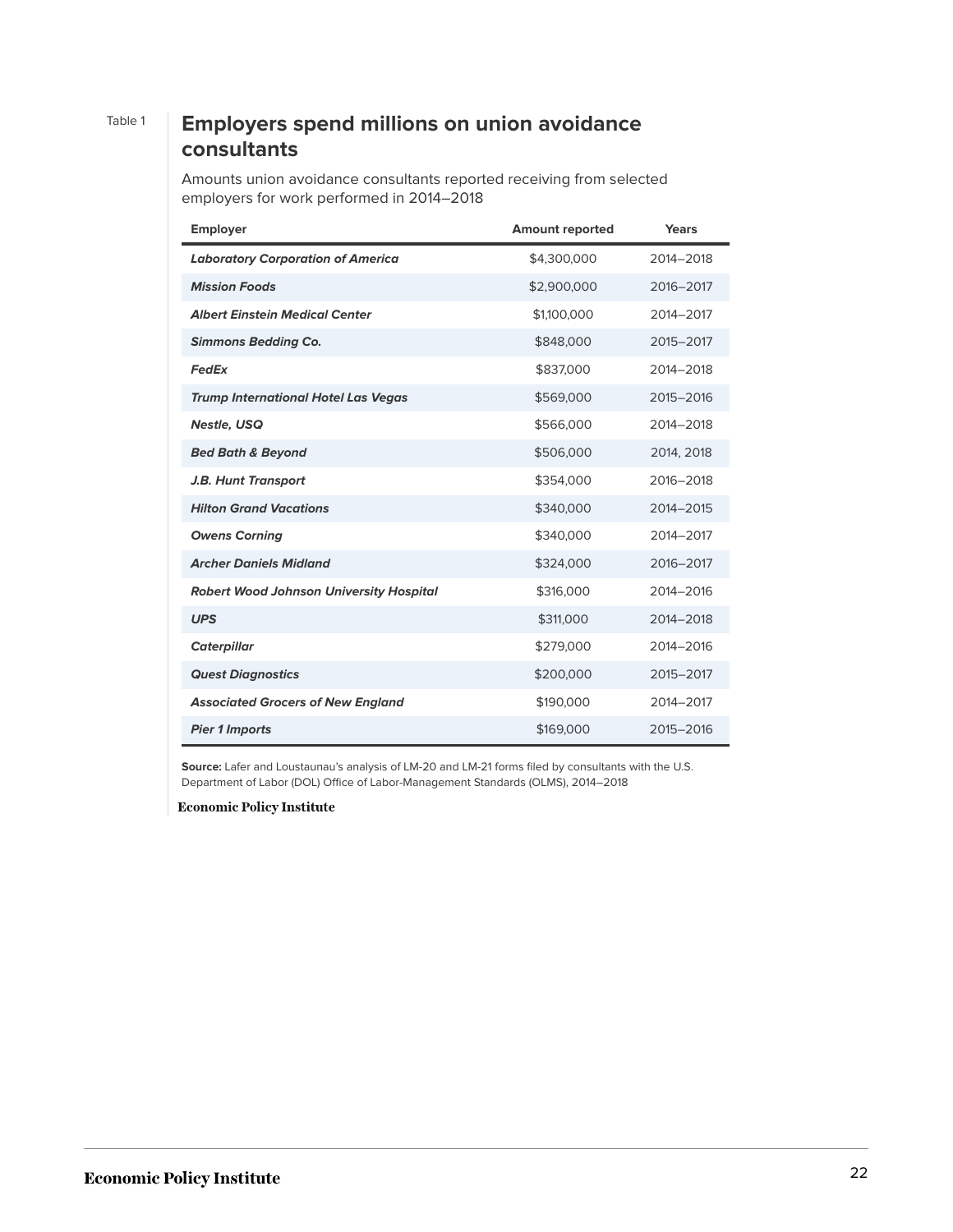### Table 2 **The Protecting the Right to Organize (PRO) Act establishes meaningful penalties for employers who engage in coercive activities**

Examples of illegal employer anti-union activities, current prevalence of charges for these activities, and penalties under the PRO Act

| <b>Employer coercive</b><br>activity                                                        | <b>Share of union</b><br>elections with<br><b>ULP</b> charge | <b>Penalty under the PRO Act</b>                                                                                                                                                                                                                                                                                                                                                                                            |  |
|---------------------------------------------------------------------------------------------|--------------------------------------------------------------|-----------------------------------------------------------------------------------------------------------------------------------------------------------------------------------------------------------------------------------------------------------------------------------------------------------------------------------------------------------------------------------------------------------------------------|--|
| Firing workers for union<br>activity                                                        | 19.9%                                                        | The PRO Act imposes a civil penalty up<br>to \$50,000 per incident for illegal<br>firings in retaliation for union activity;<br>the penalty may be doubled (up to<br>\$100,000) if it is a repeat violation, that<br>is, if the employer was previously found<br>to have committed a violation causing<br>economic harm to a worker at any time<br>in the prior five years.                                                 |  |
|                                                                                             |                                                              | In addition, any worker who is illegally<br>fired for engaging in union activity shall<br>be awarded "back pay without any<br>reduction (including any reduction<br>based on the employee's interim<br>earnings or failure to earn interim<br>earnings), front pay (when appropriate),<br>consequential damages, and an<br>additional amount as liquidated<br>damages equal to two times the<br>amount of damages awarded." |  |
| Threatening to cut<br>benefits and wages                                                    | 18.2%                                                        | The PRO Act imposes a civil penalty up<br>to \$50,000 per incident; the penalty<br>may be doubled (up to \$100,000) for<br>repeat violations causing economic<br>harm to workers.                                                                                                                                                                                                                                           |  |
| Spying on workers<br>engaged in union<br>activities or creating the<br>impression of spying | 13.9%                                                        | The PRO Act imposes a civil penalty up<br>to \$50,000 per incident; the penalty<br>may be doubled (up to \$100,000) for<br>repeat violations causing economic<br>harm to workers.                                                                                                                                                                                                                                           |  |
| Questioning workers<br>about union activity or<br>support                                   | 7.3%                                                         | The PRO Act imposes a civil penalty up<br>to \$50,000 per incident; the penalty<br>may be doubled (up to \$100,000) for<br>repeat violations causing economic<br>harm to workers.                                                                                                                                                                                                                                           |  |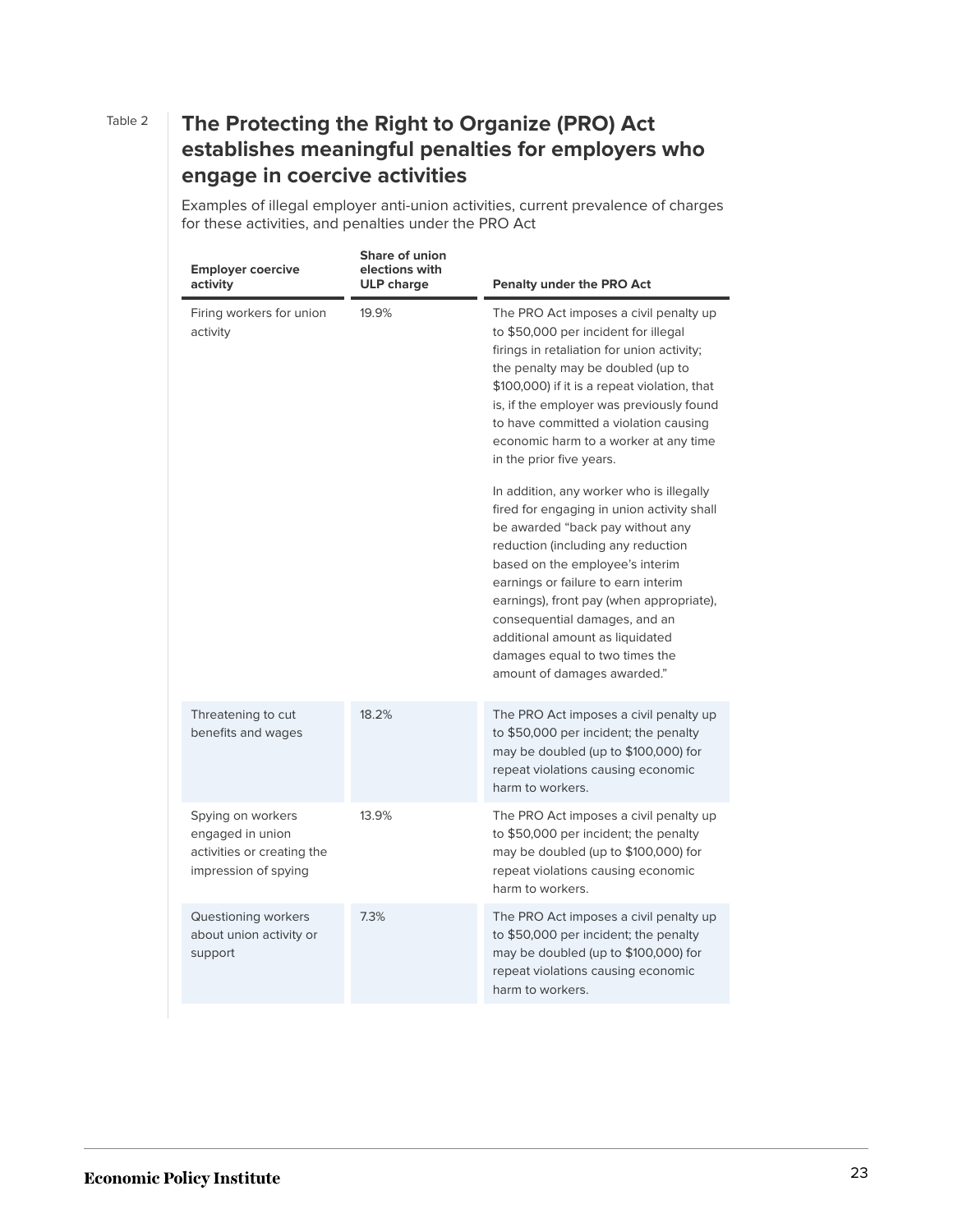Table 2

(cont.)

| <b>Employer coercive</b><br>activity | Share of union<br>elections with<br><b>ULP</b> charge | <b>Penalty under the PRO Act</b>                                                                                                                                                  |
|--------------------------------------|-------------------------------------------------------|-----------------------------------------------------------------------------------------------------------------------------------------------------------------------------------|
| Refusal to bargain in<br>good faith  | 18.6%                                                 | The PRO Act imposes a civil penalty up<br>to \$50,000 per incident; the penalty<br>may be doubled (up to \$100,000) for<br>repeat violations causing economic<br>harm to workers. |

**Notes:** Second column refers to the share of all union elections in our analysis that had an unfair labor practice (ULP) charge filed with the National Labor Relations Board (NLRB) alleging the specified violation.

**Source:** Authors' analysis of the Protecting the Right to Organize Act of 2019, H.R. 2474, 116th Cong. (2019) (for penalties); and of National Labor Relations Board election data for calendar years 2016–2017 and ULP filings from fiscal years 2015–2018 (for ULP charges filed)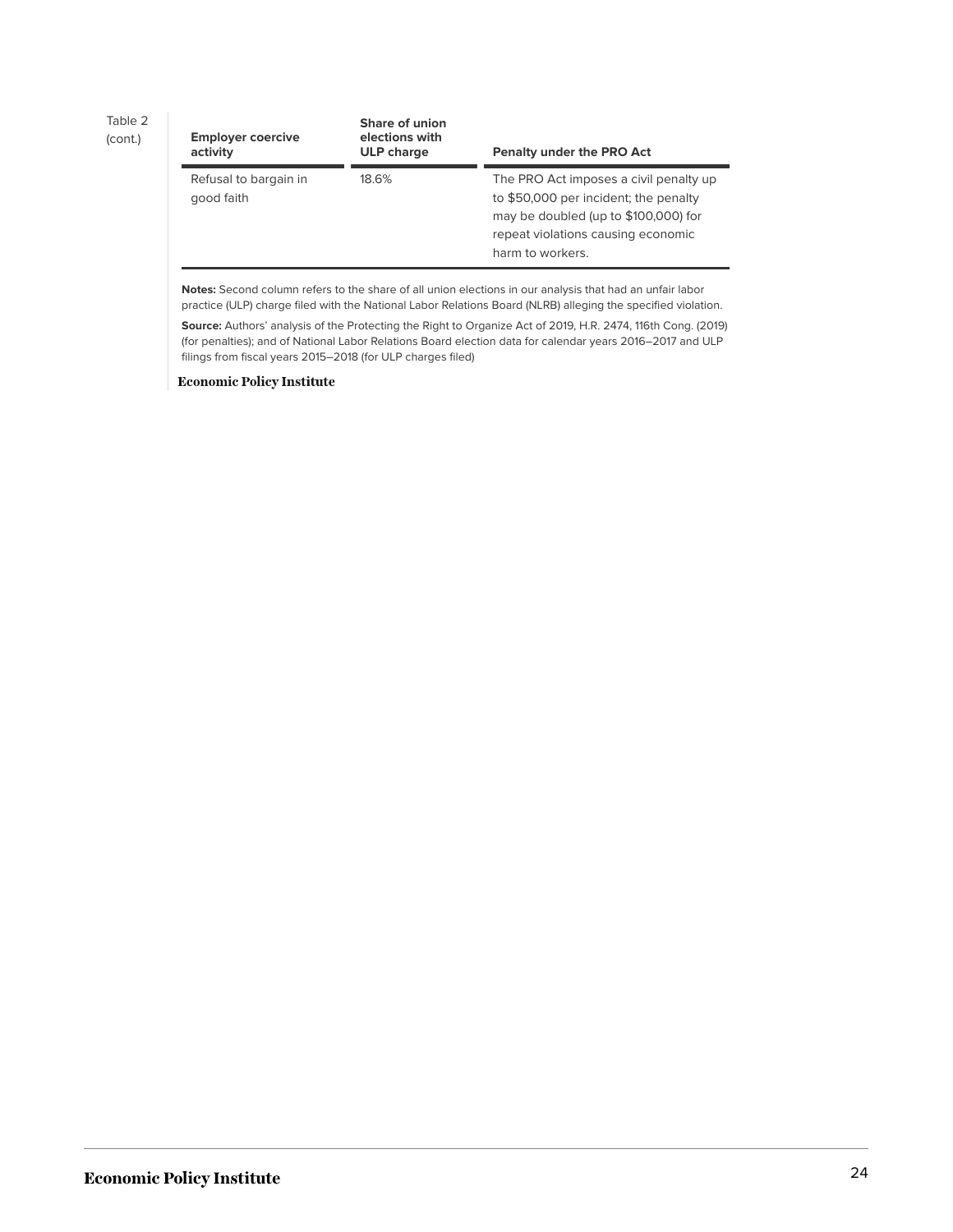## Table 3 **The Protecting the Right to Organize (PRO) Act expands workers' rights on the job**

Examples of loopholes in current labor law and how the PRO Act closes them

| Deficiency in current labor law                                                                                                          | Policy reform under the PRO Act                                                                                                                                                                                                                 |
|------------------------------------------------------------------------------------------------------------------------------------------|-------------------------------------------------------------------------------------------------------------------------------------------------------------------------------------------------------------------------------------------------|
| Allows employers to hold captive audience<br>meetings.                                                                                   | Bans workers from being forced to attend<br>captive audience meetings.                                                                                                                                                                          |
| No civil penalties for employers who violate<br>workers' rights under the National Labor<br>Relations Act (NLRA).                        | Creates civil penalties for violations under the<br>NLRA.                                                                                                                                                                                       |
| Allows employers to misclassify workers as<br>independent contractors without violating the<br>NLRA.                                     | Institutes an "ABC" test to determine employee<br>status and makes employee misclassification a<br>violation under the NLRA.                                                                                                                    |
| Allows multiple employers to dictate workers'<br>terms of employment while also refusing to<br>recognize the workers as their employees. | Codifies a strong joint employer standard.                                                                                                                                                                                                      |
| Allows employers to permanently replace<br>workers who go on strike.                                                                     | Prohibits employers from permanently replacing<br>striking workers.                                                                                                                                                                             |
| Allows employers to lock out workers, prior to a<br>strike, to influence the collective bargaining<br>process.                           | Bans the use of offensive lockouts.                                                                                                                                                                                                             |
| Prohibits workers from engaging in picketing or<br>striking in solidarity with another company's<br>workers.                             | Removes prohibitions on secondary strikes.                                                                                                                                                                                                      |
| Does not require employers to inform employees<br>of their rights under the NLRA.                                                        | Requires employers to post a notice of workers'<br>rights under the NLRA. Failure to post notice<br>results in a civil penalty up to \$500 for each<br>violation.                                                                               |
| Allows employers to withhold or fail to provide<br>accurate lists of eligible voters to the bargaining<br>unit.                          | Requires employers to provide the bargaining<br>unit a credible list of eligible voters in an election<br>within two business days. Failure to provide list in<br>a timely manner results in a civil penalty up to<br>\$500 for each violation. |
| Allows workers to vote in union elections only by<br>certified mail, at the worksite, or off the worksite.                               | Allows workers to vote electronically in union<br>elections in addition to certified mail, at the<br>worksite, or off the worksite.                                                                                                             |
| Allows employers to force workers to sign<br>arbitration agreements that waive the right to<br>collective or class action litigation.    | Bans the use of collective and class action<br>waivers.                                                                                                                                                                                         |
| Prevents workers from bringing civil lawsuits<br>against their employer.                                                                 | Provides workers a private right to civil action.                                                                                                                                                                                               |

**Source:** Authors' analysis of current labor law and the Protecting the Right to Organize Act of 2019, H.R. 2474, 116th Cong. (2019)